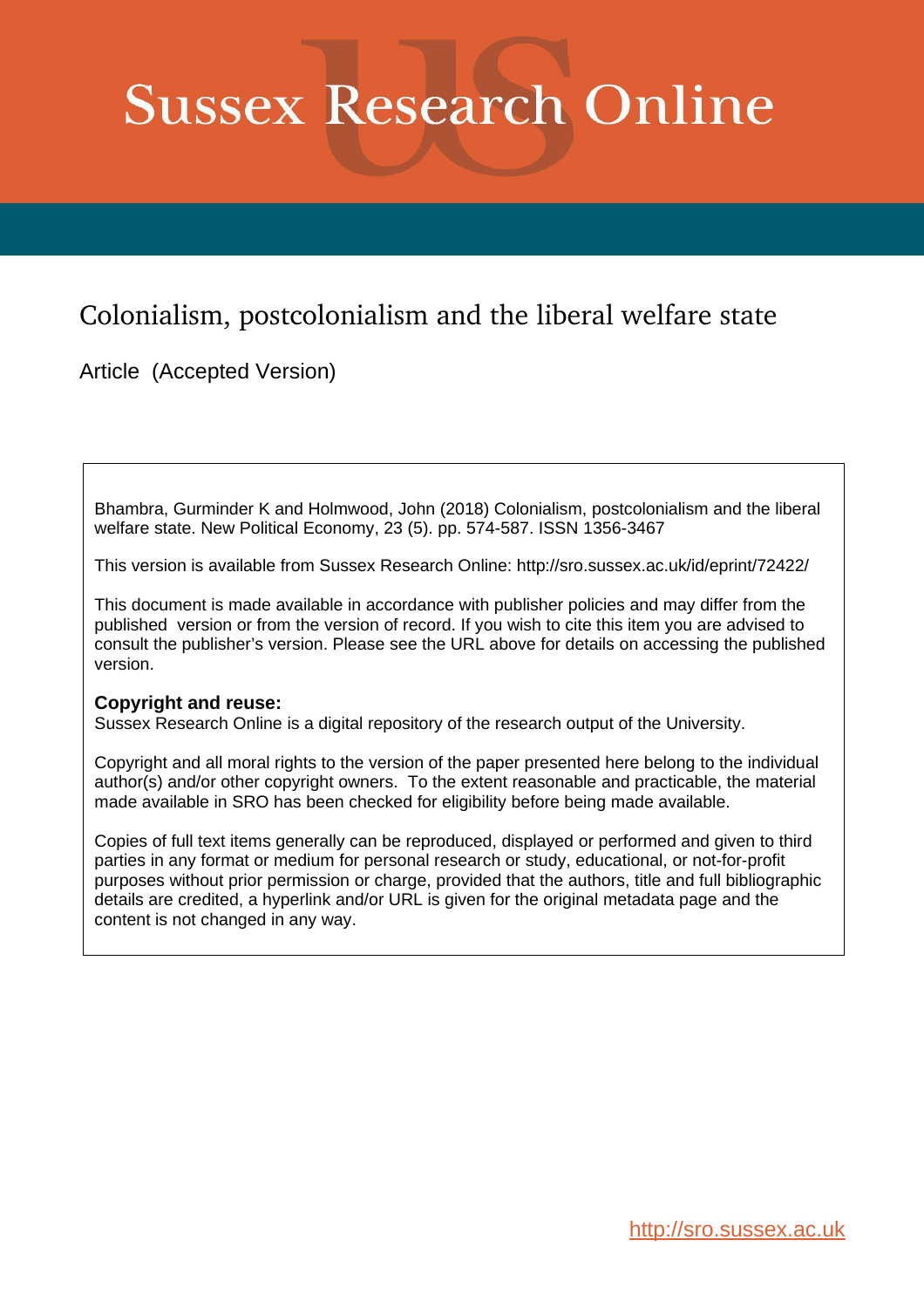#### **Colonialism, Postcolonialism and the Liberal Welfare State**

Gurminder K Bhambra and John Holmwood

[accepted 5 December 2017 for *New Political Economy*]

Abstract: *This article addresses the colonial and racial origins of the welfare state with a particular emphasis on the liberal welfare state of the USA and UK. Both are understood in terms of the centrality of the commodified status of labour power expressing a logic of market relations. In contrast, we argue that with a proper understanding of the relations of capitalism and colonialism, the sale of labour power as a commodity already represents a movement away from the commodified form of labour represented by enslavement. European colonialism is integral to the development of welfare states and their forms of inclusion and exclusion which remain racialised through into the twenty-first century.* 

Keywords: class, colonialism, dispossession, immigration, settler liberalism, welfare.

The publication of Thomas Piketty's (2014) *Capital in the Twenty-First Century* has put inequality firmly back on the agenda. Inequalities – as measured by proportionate shares in income and wealth – have widened and, in the advanced democracies, have returned to levels last seen at the end of the 19<sup>th</sup> century. None of this should have been surprising. The fact that a secular trend toward greater equality in much of the twentieth century had begun to reverse in the 1980s was well-established, not least due to the work of Atkinson (for example, 2003), mentor and collaborator of Piketty. Neo-liberal globalisation promoted by national governments and international agencies was widely seen as the main reason for this reversal.

The impact of Piketty's book derived, in part, from the fact that it was published after the financial crisis and recession of 2008, which had seemed to mark the end of neo-liberalism (Kotz 2009, Duménil and Lévy 2011). Yet the costs of the bail out of banks and its impact on state budgets ushered in a period of fiscal austerity on the part of many governments and a tightening of neo-liberal policies rather than their demise. Indeed, since Piketty wrote, neoliberalism has been joined by populism as its 'supplement' (Boltanski and Thévenot 2006), scapegoating immigrants and ethnic minorities as undermining the position of a previously incorporated (white) working class now 'left behind'. This has been most evident in the UK referendum vote to leave the European Union in June 2016 and in the election of Donald Trump as president of the United States in November of that year. These themes, however, have wider resonance and include the on-going refugee crisis in Europe (where the image of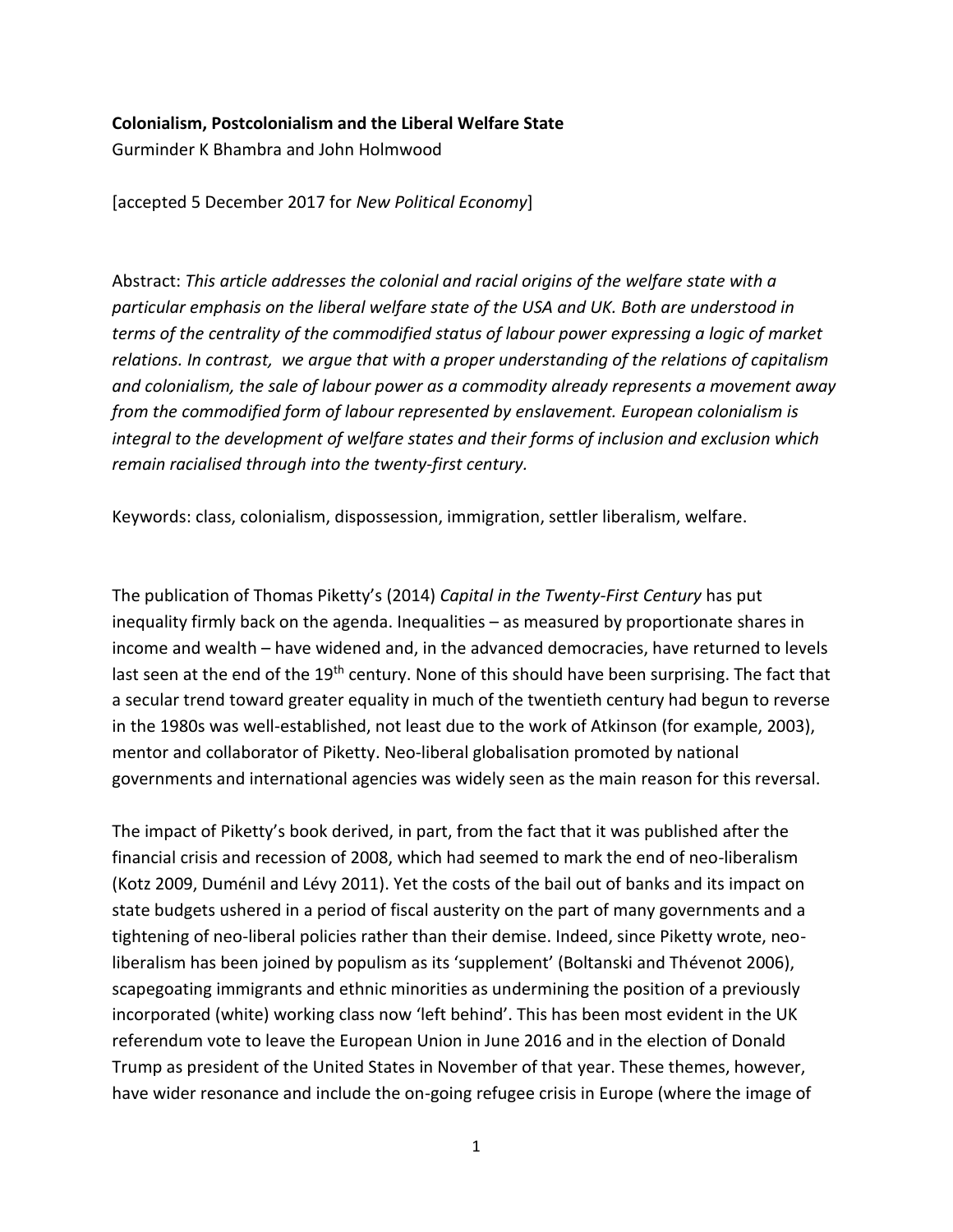multitudes queuing at European borders was a resonant factor in the UK referendum, notwithstanding that few refugees have been accepted by the UK).

Many recent accounts of the welfare state in Europe (and, elsewhere) suggest that changing patterns of immigration have undermined the solidarity necessary to recognise the claims of fellow citizens to social rights (for discussion, see Alesina et al 2001, Alesina and Glaeser 2004, Goodhardt 2013). Social divisions of race and ethnicity have largely been treated as exogenous factors in their development and not as integral to them. The exception is the United States, where race has been seen as central, but has been treated as a primary factor in explanations of the 'laggard' nature of its welfare arrangements. In contrast, although we agree that there is a failure of solidarity, we argue that it is one that has its origins in colonialism which organised access to politics and social rights on a hierarchical and racialised basis.<sup>1</sup> This is not peculiar to the United State, describing its 'exceptionalism', rather they are integral to other welfares states and not simply on the basis of recent immigration. Specifically, in the 1970s (the date from which the great reversal of trends toward reduced inequality that Piketty describes begins) there is a failure to replace a pre-existing racialised domination with equality and this represents the continuing legacy of that racialisation.<sup>2</sup>

In particular, we will set out how a deeper historical sociology of coloniality can provide a more adequate understanding of the trajectory of European and other advanced welfare states than that which is provided by standard approaches. This will be focused primarily on a reinterpretation of the liberal welfare regime. This is because the 'liberal' welfare state has particular analytical significance as a 'default' against which other welfare state types are judged, as a consequence of its representation as being most aligned with market requirements (see for example, Esping-Andersen 1991). However, we will also include a discussion of the colonial formation of other welfare state types.

Our purpose is analytical as well as substantive. We argue that the liberal welfare state exemplifies a general tendency in understandings of the welfare state to separate the 'economic' from the 'social' and the 'political' and to assign to the former an impersonal logic of the market. The 'social' is then understood as the locus of 'identities', which are mobilised through the 'political' process to intervene in the 'economy' to moderate its outcomes. Most

 $\overline{\phantom{a}}$ 

 $<sup>1</sup>$  In offering this characterisation, we are not dismissing social struggles across racial and ethnic lines (see, Virdee</sup> 2014, for the British case, and, more broadly, the essays in Ward 1970), but suggesting that they have not had a definitive role in establishing fundamental social structures of welfare.

 $<sup>2</sup>$  This coincides with a high point in movements of de-colonisation and arguments on the part of newly</sup> independent countries for a 'new international economic order' to redress previous inequalities. Neo-liberal structural adjustment was what ensued. We will develop the point later, but neo-liberalism abroad promoted by Western states subsequently came 'home'.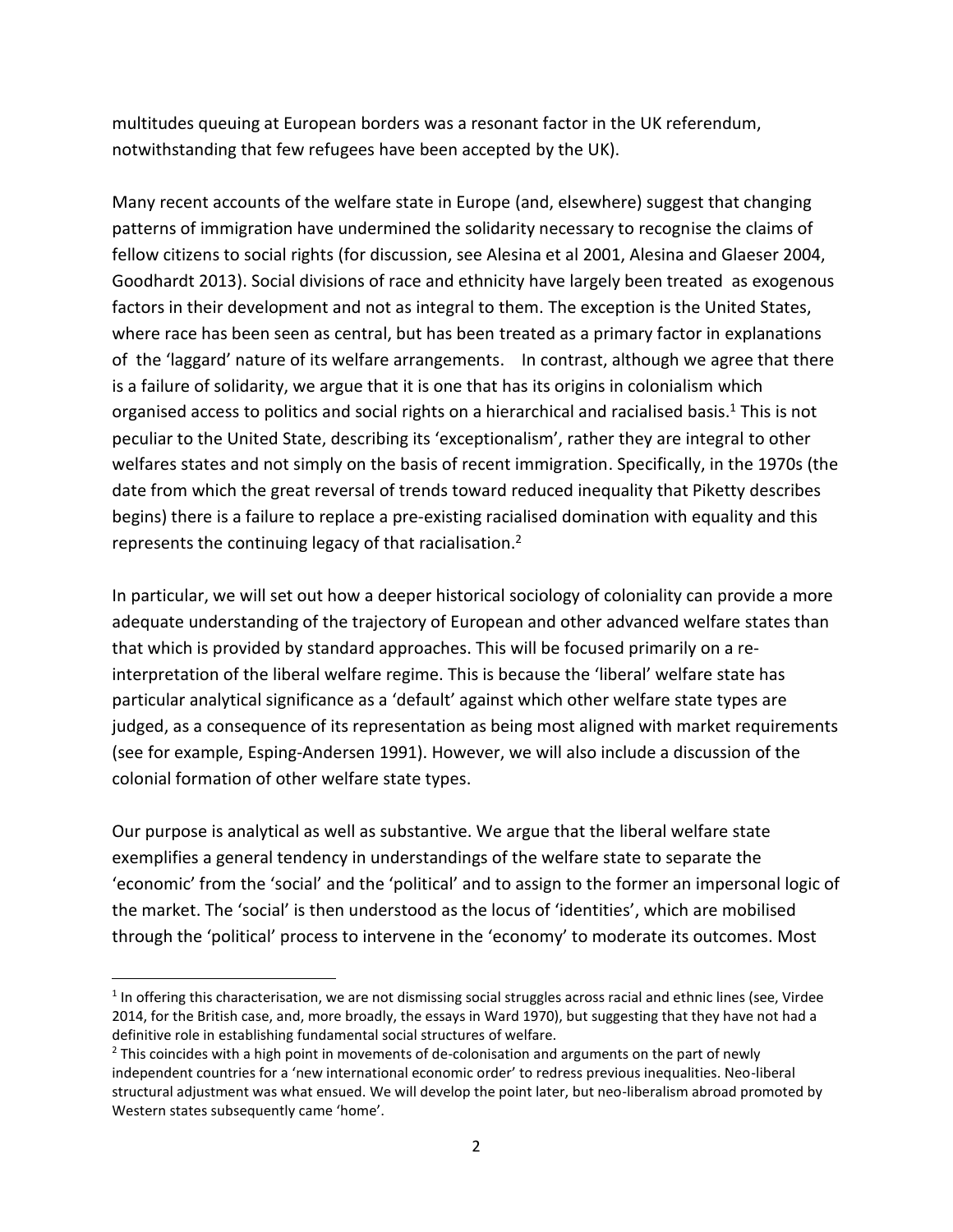approaches, then, represent commodification and its correlative categories of economy, market, and class to operate in a way that looks forward either to the erosion of discrimination (standard liberal accounts) or to a universalism beyond 'race' contained in class-based opposition to the commodity form (for example, as in Marxist oriented accounts). We seek to show that 'commodification' is racialised in itself and not simply by the operation of external 'social' modifications that may contingently prove stronger than any tendency to resolve them. In this way, we argue that markets are racialised *as a consequence of the commodity form, rather than despite it*.

# *Trajectories of welfare?*

Esping-Andersen's (1991) typology of welfare state regimes has perhaps been the most influential treatment of differences among welfare states (Ferragina and Seeleib-Kaiser 2011). In an argument derived from Polanyi (1944), this typology is constructed around the idea of welfare states as representing the de-commodification of claims to income through the provision of services or welfare benefits outside standard property claims (whether of capital or labour). In common with Polanyi, Esping-Andersen regards all non-market welfare provision as 'de-commodifying' – that is, as a modification of the 'pure' form of the commodity. However, the liberal type is characterised as being the least extensive welfare regime with the primary concern being to maintain market processes. His other two types – 'social democratic' and 'corporatist-statist' - involve more extensive modifications of market-based relations.

In the period since Esping-Andersen wrote, his scheme has been subjected to considerable modification, including the development of additional types associated with Southern Europe (Ferrera 1996) and former communist countries (Fenger 2007), or by the creation of distinctions within existing categories, such as the identification of a 'radical' type within the liberal cluster (Castles 1998). Finally, there have been arguments that the types are exemplified by specific countries (the USA, Sweden and Germany) but that other cases assigned to the types are less clear-cut, such that most cases are 'hybrids' (Bolderson and Mabbett 1995, Scruggs and Allan 2006).

More recently Esping-Andersen's typology has been subjected to criticisms associated with the fragility of the arrangements that he described as incorporated within relatively robust path dependencies (Schelke 2012). A new consensus is emerging that Esping-Andersen identified a narrow range of factors – associated with class actors and de-commodification – while neglecting other factors, such as demographic ones (Lynch 2006). Here, an ageing population creates demands for particular services and benefits, while electoral conditions favour their interests against those with other claims. An ageing population also provides the basis for

<sup>3</sup>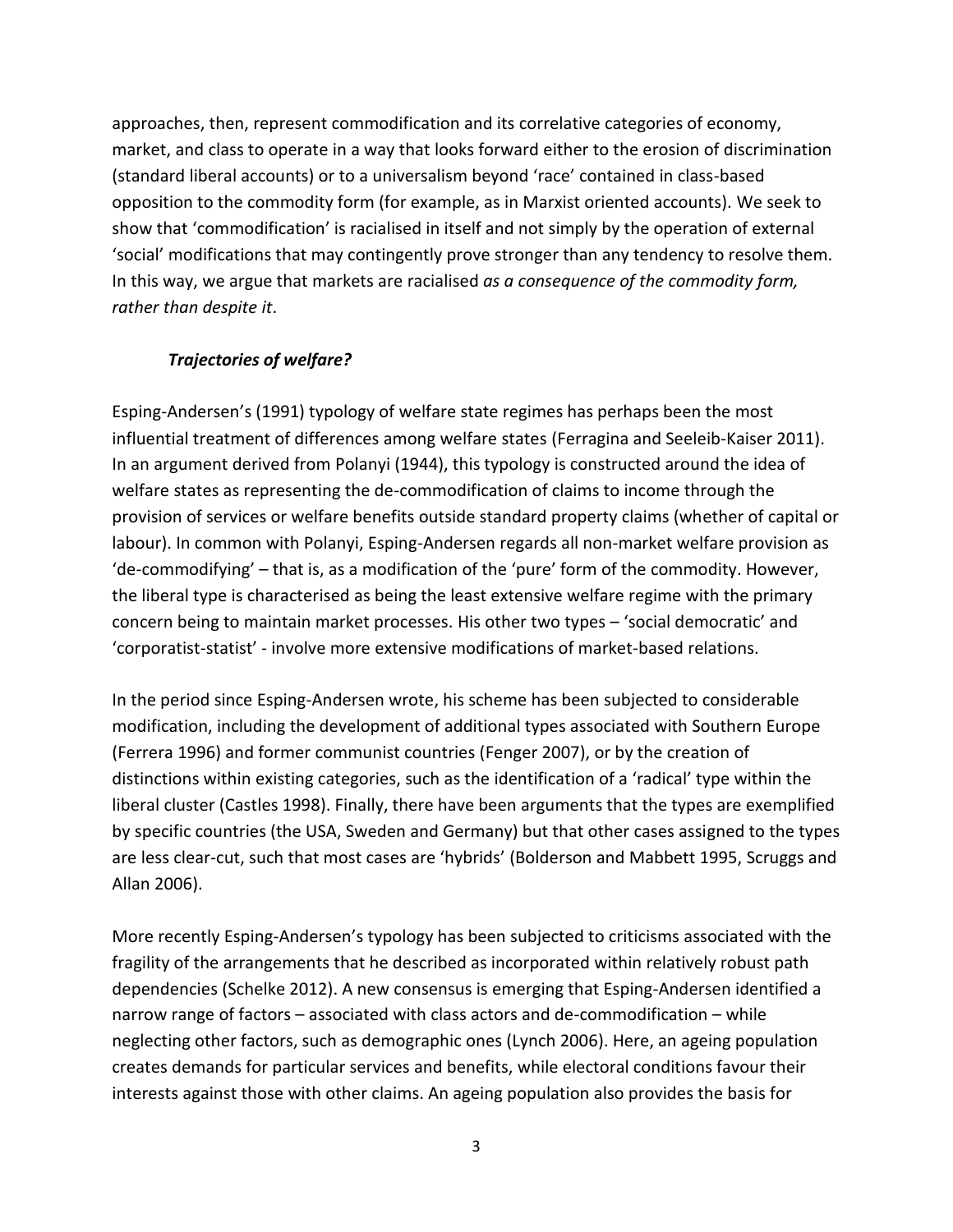increased immigration and, thus, for the fracturing of class (and other) solidarities that were central to Esping-Andersen's argument. Although, once again, immigration is presented within such an argument as arising as a contingent phenomenon connected to its immediate circumstances. Similarly, Mann (1987) associates the development of welfare states with war and the solidarities that it generates (especially in the context of the second world war), solidarities which fade over time. $3$ 

What is significant is that the critique of Esping-Andersen leads back to his default type of the (neo-) liberal welfare state. Thus, for a number of commentators, the risk is the 'Americanization' of European social policy (see, Holmwood 2000). An early commentator in these terms is Streeck (1995). He associates the UK and USA with liberal policies and proposes that, "the Maastricht settlement was a decisive British victory over the federalist welfare statebuilding project" (1995: 404). Streeck attributes this to the weakness of any federal system in the face of the assertion of rights by individual sovereign states and draws an analogy between European federalism and that of the USA, which he regards as a welfare laggard precisely because of the assertion of 'states' rights' over federal policies. Although he does not mention the fact, 'states' rights' is a coded reference to the accommodation of the racialised politics of the southern states in the USA. The argument is made more explicit by Taylor-Gooby (2004) in an article that directly confronts the claim that, by undermining solidarity, immigration creates circumstances for social policy convergence with the USA. His conclusion is that 'left politics' – that is, class solidarity expressed through the electoral system – can and has proven an effective counter, an argument that now appears hollow. 'Markets' have asserted themselves against 'politics' (to invert the title of an earlier book by Esping-Andersen [1988]); recommodification has undermined de-commodification. But the raced nature of markets is not addressed.

# *Raced markets?*

 $\overline{\phantom{a}}$ 

It seems obvious to us to point out that war and migration/ immigration are integral to European (welfare) state-formation, even if they are outside standard social scientific explanations. To see how this might be so, we only have to remind ourselves that the original members of the EEC were all former colonial and Imperial powers, with France, Netherlands, and Belgium entering the EEC together with colonial possessions. Germany and Italy, for their part, had lost their colonies as a consequence of their wartime defeat (Luxembourg was implicated by virtue of its economic union agreement with Belgium in 1921 and, prior to that, its participation in the Zollverein arrangements of the German Empire). Countries that joined

 $3$  Significantly, appeals to wartime solidarities as a basis for 'taking the country back' and repudiating immigration were a major part of the United kingdom Independence Party's (UKIP) campaign to leave the EU.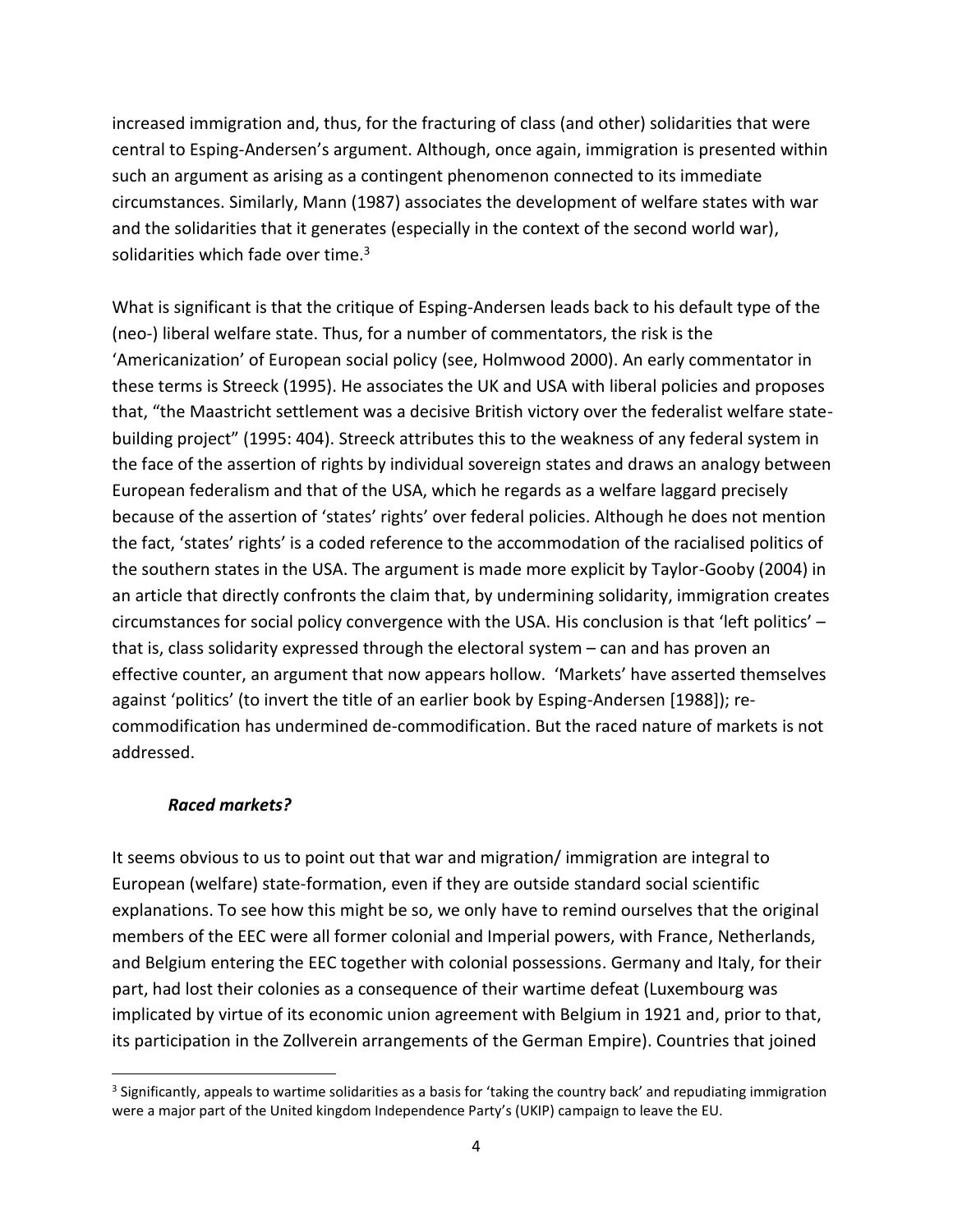later, such as the UK, Spain and Portugal were also former colonial powers with, in the case of the UK, significant colonial commitments at the point of joining. Equally, the implicit longer historical trajectories that Esping-Andersen draws upon – the differentiated welfare benefits and status hierarchies of the corporatist-statist type, for example – were formed by those experiences. Each 'national' society incorporated a more extensive polity that was racially structured through hierarchies of inclusion and exclusion associated with colonial dependencies (Bhambra 2017).

The failure to recognise the significance of colonialism is itself bound up with the underlying account of capitalism as the context in which welfare state development occurs. As we have suggested, the former is understood to develop according to an 'economic' logic of market exchange relations. In this way, the 'economic' is separated from the 'social' and the 'political' with the former represented as a set of 'impersonal' forces.<sup>4</sup> Given that colonialism is represented as a political phenomenon, it is presented as analytically distinct from capitalist relations whose development it may facilitate, but with which it has only a contingent relation.<sup>5</sup> It is this theoretical construction that is central to social scientific accounts of liberalism (and neo-liberalism).

As already mentioned, Esping-Andersen's overarching understanding of welfare as a process of 'de-commodification' is derived from Karl Polanyi's (2001 [1944]) account of liberal political economy's dependence on the 'fiction' of the commodification of labour, land and money.<sup>6</sup> According to Polanyi, liberal political economy is based upon the idea of a self-regulating market and the development of public policy to overcome obstacles to the realisation of that self-regulation (though, of course, his deeper argument is that markets were a product of political intervention). For Polanyi, land, labour and money cannot naturally take the commodity form and generate resistance to attempts to commodify them (or, in the case of money, the attempt to do so is self-contradictory; we will return to money later in the article). By and large, Polanyi adopts a Marxist definition of the commodification of labour in terms of capitalism being based upon *labour-power* as a commodity, but, unlike Marx, he has a broader understanding of resistance deriving from the 'anti-social' nature of commodification.

 $\overline{\phantom{a}}$ 

<sup>4</sup> The difference between Marxist and non-Marxist accounts is that the latter accept the phenomenal appearances of market exchanges, whereas the former argues that a social relation can be recovered that operates beneath the phenomenal forms. However, that social relation is expressed through commodity forms.

<sup>5</sup> This is indicated by the Marxist theory of primitive accumulation and the emergence of capitalism, which, contra classical political economy, notes the significance of the enclosure movement and the creation of private property in land, but not the wider process of colonial dispossession except as a transitional issue of the accumulation of a surplus to put to work and further accumulation within capitalist relations.

 $6$  Polanyi writes that, "the postulate that anything that is bought or sold must have been produced for sale is emphatically untrue in regard to them" (2001 [1944]: 72).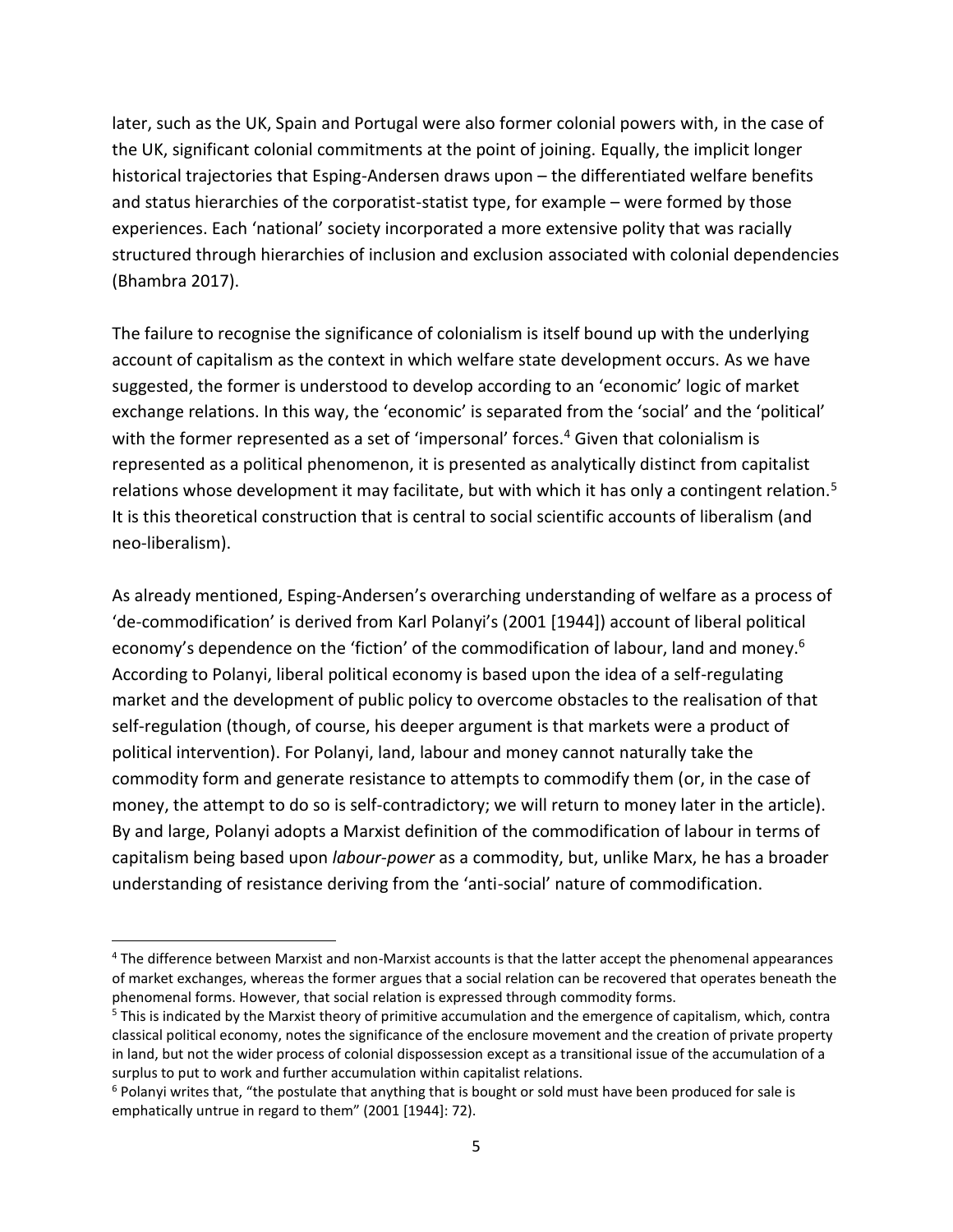It is this that underpins Esping-Andersen's understanding of different welfare regimes. After all, welfare regimes represent 'reformist' interventions of a type that Marx suggested were not consistent with capitalist social relations, which he argued were 'tightly-coupled', to use Perrow's (1984) resonant phrase, around the capital-labour relation. De-commodification, for Polanyi and for Esping-Andersen following him, can take different forms and trajectories (unlike the Marxian trajectory of capitalism-socialism-communism). Given the fact that the core of his analysis is that the commodity status of labour (and land and money) is 'fictional', even liberalism has to construct a 'residual' welfare regime that seeks, as far as possible, to maintain the primacy of market exchanges, but, nonetheless, modifies them, while reproducing a default ideology of public policy in which the market has primacy.

Esping-Andersen's primary orientation to welfare regimes is through the category of labour, as befits his interest in welfare *capitalism.* He understands the 'de-commodifying' impetus to derive primarily from the rise of the labour movement. In this context, he neglects Polanyi's category of land, notwithstanding that the commodification of land through the 'enclosure' movement is a large part of Polanyi's analysis of the creation of labour as an exchangeable commodity. Indeed, 'revisionist' accounts of the Swedish welfare state, such as that of Baldwin (1992) understand it to be the product of a 'red-green' alliance, that is an alliance of newly proletarianised workers and small farmers. We will return to this when we address the social democratic regime more directly. For the present, we want to consider, at a formal level, the relation between land and labour in Polanyi.

Initially, Polanyi seems to be developing his argument in the context of a dialectical relation between dispossession and possession. The enclosure movement represents a privatisation of collective rights in land and, in turn, creates a dispossessed class of landless workers. They are represented as self-possessed, that is possessed of the capacity to work and able to 'alienate' their labour power in return for wages. However, the idea of labour as a commodity is a 'fiction' for Polanyi precisely because, "labour is only another name for a human activity which goes with life itself, which in turn, is not produced for sale but for entirely different reasons, nor can that activity be detached from the rest of life, be stored or mobilized" (2001 [1944]: 72). Thus, self-possession provides a claim on returns to labour as a form of property right. At the same time, the 'self' cannot be reduced to labour and the very idea of a self also entails a claim to rights associated with being a person. The emergence of common conditions of labour allows the development of solidarities based upon the 'dignity' of such selves and their capacities for self-organisation and collective action.

In effect, Polanyi's argument echoes Locke's account of the individual as well as Hegel's definition of the bourgeois subject as a subject capable of property (both in terms of the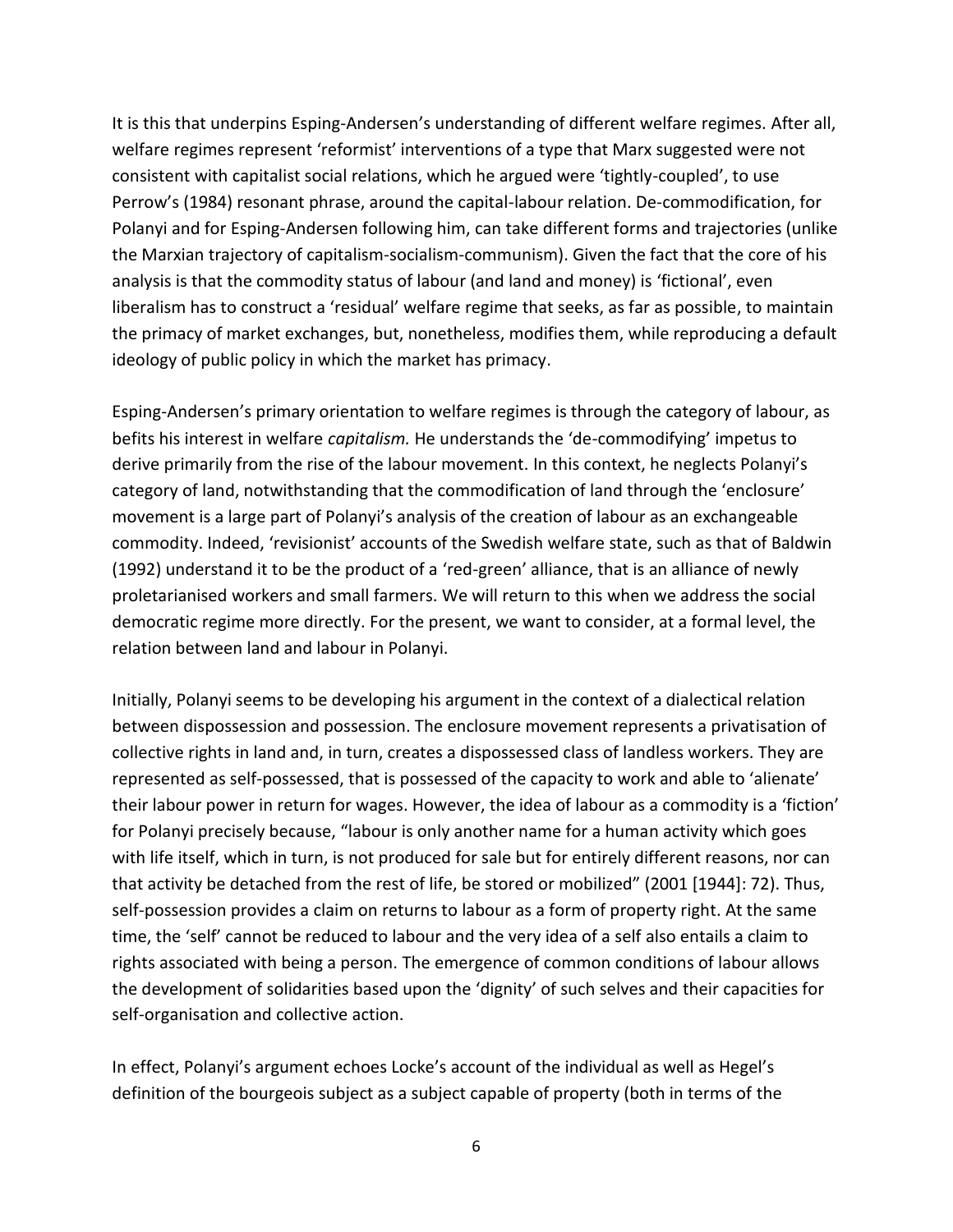appropriation of external possessions which are put to use and the putting to use of the subject's own efforts). Esping-Anderson draws on this construction in representing the ideological substance of liberalism, but he does not pause to consider the historical context of Locke's argument and Polanyi's reconstruction of it as the historical moment of the emergence of English liberal political economy. In short, Polanyi makes little out of the significance of the fact that the enclosure movement in England is continuous with colonial dispossession and possession in the 'New World' (Holmwood 2016).

In the section on 'Market and Nature' it is true that Polanyi refers to the 'shattering' of the social and cultural system of native life that follows colonisation. There is a close analogy, he writes, between "the colonial situation today and that of western Europe a century or two ago. But the mobilisation of land which in exotic regions may be compressed into a few years or decades may have taken as many centuries in Western Europe" (1944: 178-90). However, the consequence of presenting it as an *analogy* is to suggest that capitalist dispossession can be understood within the context of Western Europe independently of colonialism and that the forms of labour it produces are those intrinsic to capitalist political economy. In effect, there are two forms of commodification - of the labourer (enslavement) and of labour power (socalled free labour). Polanyi's analysis of fictitious commodities addresses only the latter and assigns free labour to a logic of market capitalism, rather than to racialisation.

In this way, capitalist political economy is separated from the colonialism with which it emerges. This comes to be accepted in later accounts, in part, because earlier discussion of Locke (for example, Macpherson 1962) has represented him as providing a normative account of capitalism and the individual *avant la lettre.* However, as Lebovics (1986) has argued, what is much more likely is that Locke was not presenting a prefigurative account of capitalism, but reflecting on settler colonialism (in which he had a direct interest as secretary of the Board of Trade and Plantations and of the Lords Proprietor of Carolina).

Those displaced by enclosure in England (more broadly, in Europe) are offered, by Locke, the possibility of enclosure themselves in the form of settlement elsewhere. But what is important to Locke, on this analysis, is to show that *common* ownership confers no rights. The latter arise only from *private* ownership and so the displacement of common rights through private appropriation is not to be described as 'dispossession'. Locke's allowed restrictions on private property – that enough must be left for others and nothing must be left to spoil – are, in the first case, 'solved' by colonial settlement and the idea that it confronts a 'terra nullius' (or a land 'unpossessed', in the sense of not being subjected to husbandry), while unlimited accumulation without spoilage is resolved through money. Classic liberalism, then, asserts private property rights directly in the context of two of Polanyi's three categories, those of land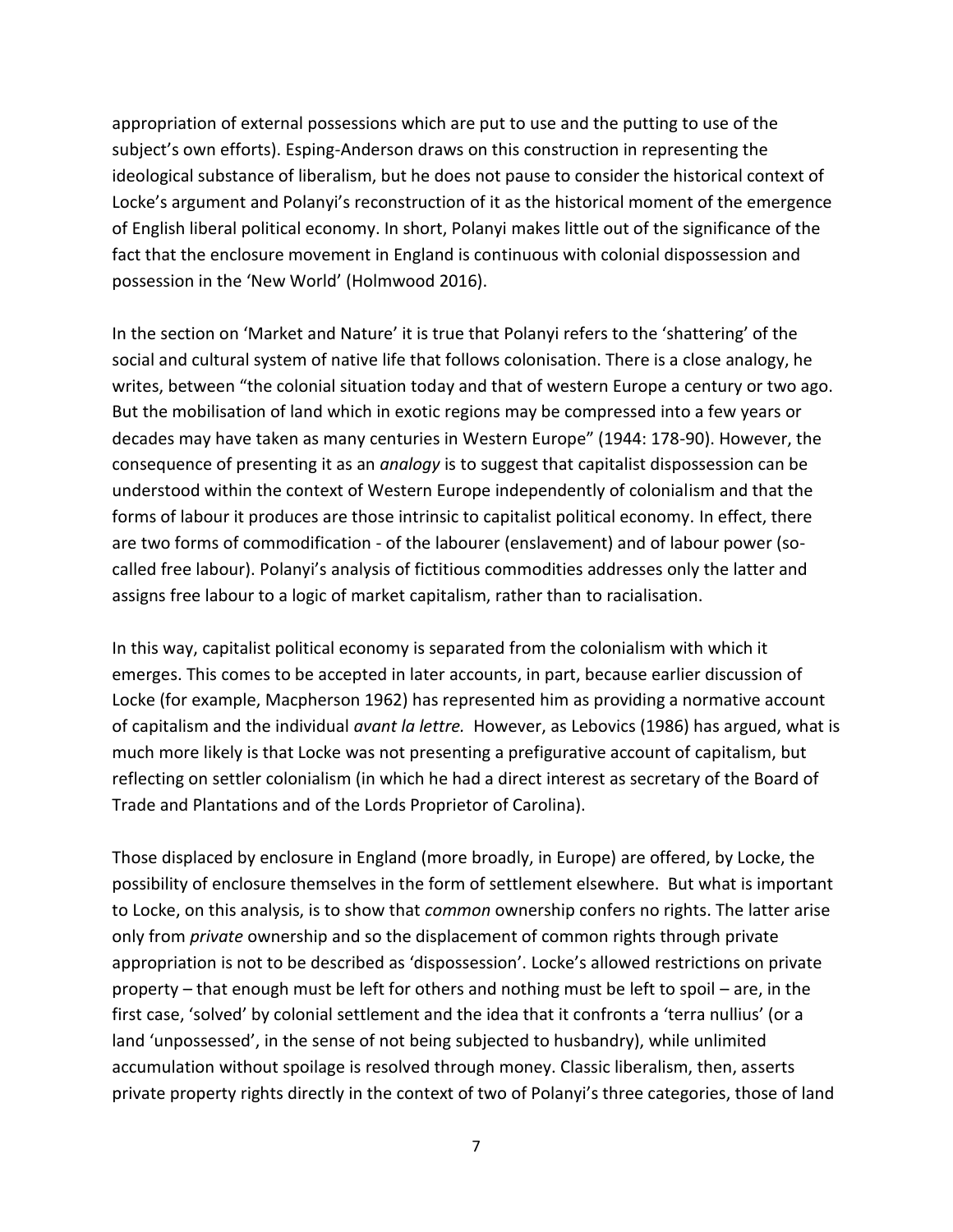and money, and through the third, labour, as the expression of self-ownership as the basis of individual rights.

The enclosure movement in Europe that fuels migration, then, also creates a form of colonial enclosure through settlement and the displacement and destruction of indigenous populations. At the same time, colonialism provides opportunities for investment in enterprises that require a workforce – for example, sugar and cotton plantations of the American and Caribbean colonies. Colonial settlement cannot meet its requirements of labour from 'self-owned' labour (no matter how much that figures in Jeffersonian ideas of a New World yeomanry). Instead, it has resort to forced labour, specifically, chattel slavery. Here we confront another puzzle, that of Polanyi's failure to address enslavement (there is just one brief reference to threats to security in the context of Burke's treatment of pauperism). Capitalism emerges alongside chattel slavery where it is precisely the case that there is no separation between the human individual and his or her labour. Under chattel slavery the individual, and not his or her labour power, is treated as a commodity and is detached from the rest of life and 'stored' and 'mobilised'. This separation is evident in the designation 'slave' which reduces (and dehumanises) the individual to their labour, in contrast to the term enslavement, which retains the separation of individual and their labour activity in the face of the inhumanity of the practice.<sup>7</sup>

In other words, whereas the idea of *labour power* as a commodity may be a 'fiction', the *commodified labourer* is not; for many, it is the reality of the emergence of capitalism. Enslavement is *labour as a commodity*. On this understanding, the sale of 'labour power' (alienable from the person of the labourer, and the very definition of its commodity form in most accounts) is already a move towards its de-commodification, most likely deriving from a specific moral economy of 'recognition'. Complex forms of subordination of labour to capital arise – wage labour, family labour, indentured service and enslavement – and the different forms are socially constructed (and resisted) and politically regulated. However, we should not assume that 'free labour', or the sale of 'labour power', is different from the rest as somehow the 'real' form of capitalist labour to which other forms will come to be subordinated and subsumed as part of the intrinsic logic of capitalism (as Marx suggested).

The idea of 'free labour' appears to emerge as a category of disadvantaged membership in a societal community, governed by cultural norms of proper treatment, where some are excluded

 $\overline{\phantom{a}}$ 

<sup>&</sup>lt;sup>7</sup> For example, the figure of 'slave' is central to Berlin's classic liberal essay on 'two concepts of liberty' and his elaboration of the idea of unfreedom: "I wish to be somebody, not nobody; a doer - deciding, not being decided for, self-directed and not acted upon by external nature or by other men as if I were a thing, or an animal, or a slave incapable of playing a human role, that is, of conceiving goals and policies of my own and realizing them" (1969: 151).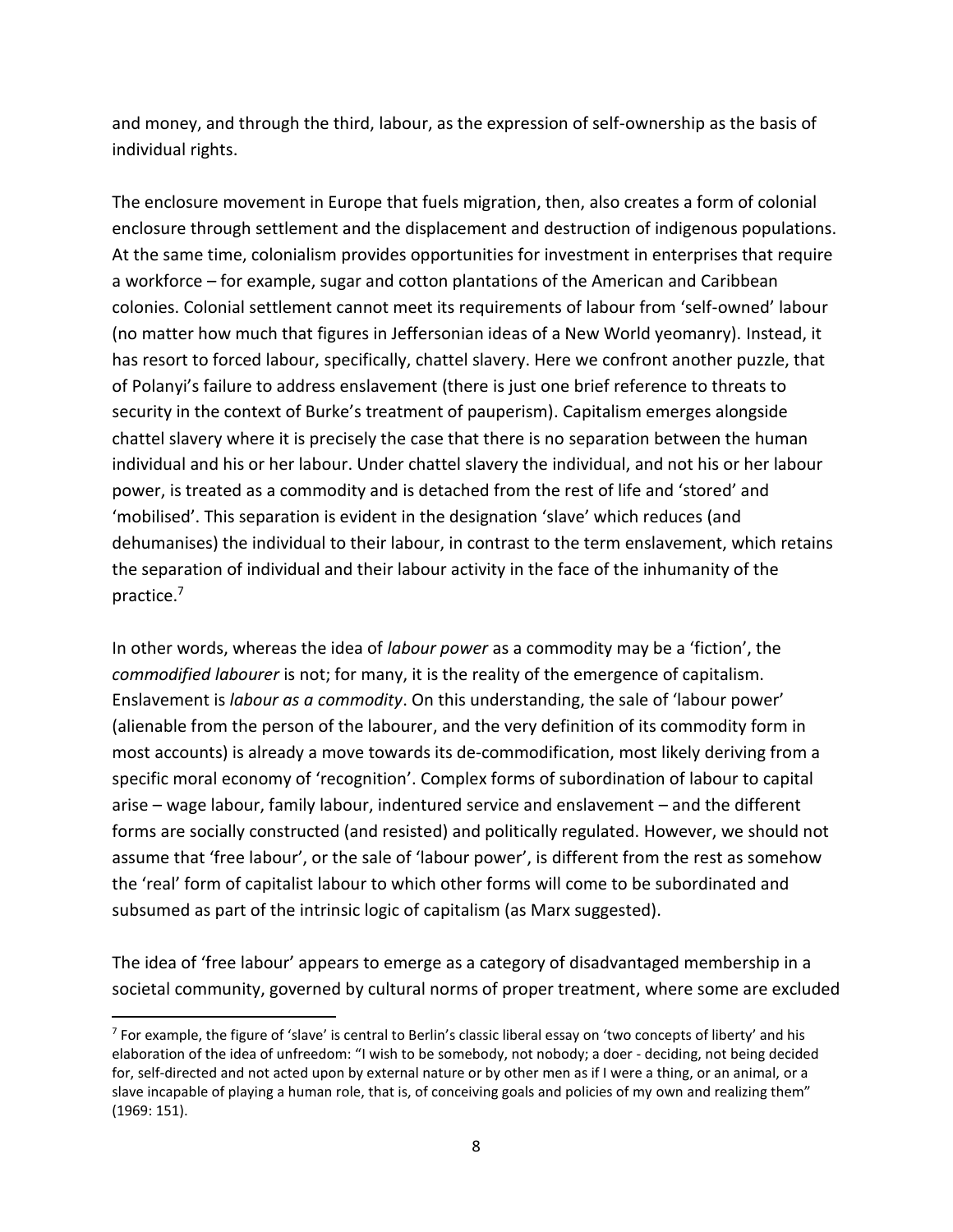from membership and made subject to unfree labour. Given the well-documented debates over the humanity (or otherwise) of native Americans and Africans in the context of Spanish colonialism (Rodriguez-Salgado 2007), as well as philosophical reflections on 'stages' of history (Bhambra 2007), and religious involvement in the anti-slavery movement (Anderson 2014), these cultural norms were religiously inflected and racially organised. It is in this sense that 'commodified' labour power and its separation from human individuality might be understood as a 'moral', rather than an 'economic' category, deriving from a particular religious tradition and applied, in the first instance, only to those understood as members. Indeed, as far back as de Tocqueville, it was noted that, the enforced labour of the enslaved potentially 'delegitimated' free labour because manual labour itself was understood in racialised terms (de Tocqueville 2010 [1835/40]; see also, Rana 2011 and Isenberg 2016).

The point we wish to emphasise here is that the benchmark of *commodified labour*, against which degrees of de-commodification will be measured to establish 'types of welfare state' is already, itself, a form of de-commodification against which further de-commodification is (problematically) assessed in a way that erases the racial construction of labour. 'Labour power as a commodity' is a product of *political* economy, but not in Marx's sense of embodying a *sui generis* logic of capitalism. It is a product of a political community that divides its members from others who are subject to vicious forms of domination on the basis of their exclusion from social membership.

Indeed, we can suggest further that the idea of race as a *social* division that is secondary to the economic realities of class is, itself, dependent on a specific (and flawed) presumption of class analysis in its originary Marxian form, namely that of class polarisation (Marx 1976 [1867]). Marx assumes the reduction of skilled to average labour and the reduction of 'status' differences – whether of gender, race, or ethnicity – by the operation of the labour market, just as he argues for the impossibility of reform within capitalism (determined as it is by the logic of the capital-labour relation). Once it is allowed that the development of capitalism is associated with differentiated class positions and possibilities of reform then the initial racialisation *continues as integral to class* (for example, as subsequently conceived sociologically as a 'structure' of differentially advantaged and disadvantaged positions) and social reform. In other words, Marx's analysis of class as the solvent of racial (and other) divisions depends upon class polarisation and is, indeed, theorised from the perspective of the 'truth' of that polarisation. To the extent that polarisation is not the 'truth' of capitalist development – and, of course, the development of welfare states is necessarily a denial of polarisation – then the solvent nature of class, and the processes of market exchanges with which it is associated, is undermined.<sup>8</sup>

 $\overline{\phantom{a}}$ 

<sup>&</sup>lt;sup>8</sup> This section derives from a reading of Abram Harris's work, especially his 'Pure capitalism and the disappearance of the middle class' (1939). Like other African-American scholars, Harris was drawn to class analysis as providing an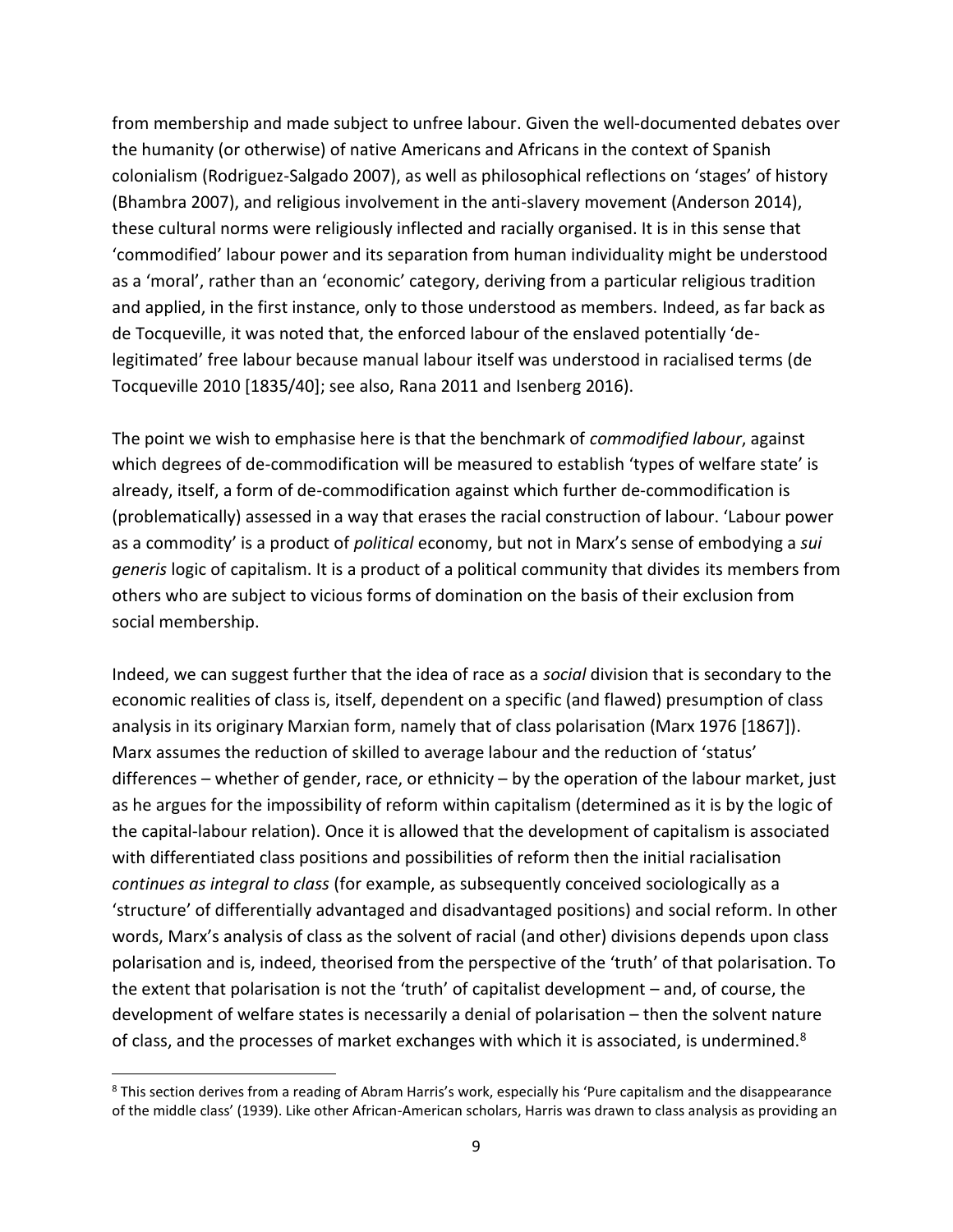Our point is not directed simply at the standard Marxist account, but also at how the sociological successor accounts contain the same incoherent separation of the 'economic' and the 'social' (a separation shown to be incoherent by the development of capitalism itself). The distinction operates to present the economic as representing impersonal (and rational) market processes, while the social is the source of non-rational (including discriminatory) modifications. Polanyi was not the first to see that the distinction was incoherent together with the idea of a self-sufficient logic of economic reproduction. However, in our view, he did not go far enough in repudiating the idea of labour-power as a commodity. In effect, in characterising liberalism as an incoherent theory of public policy he fails to understand it as a racialised *moral* economy and, in consequence, contributes to the idea of its 'impersonal' (that is, non-racialised character). In this way, liberalism comes to be the model of relations based on equality, and deviations from equality are contingent and not intrinsic to it. Thus, from this perspective, it becomes difficult to understand the racialised character of welfare states identified as liberal precisely because the very description of commodification that defines them is represented as 'impersonal'.

#### *Settler liberalism*

l

If we now return to Esping-Andersen's liberal welfare cluster, it is significant that their members include the USA, Australia, New Zealand, and Canada. These are all white 'settler' capitalist countries. The UK is also assigned to this cluster, but has a special status as the colonial power associated with settlement in the other countries of the cluster (and elsewhere, of course) which are both differentiated from and incorporated into its imperial state. This gives rise to a particular form of mutual-definition of 'new world' nations and 'old world' colonial power. So long as we ignore issues of race, the 'new world' is egalitarian, compared with the inegalitarian 'old power'. This distinction arises in Castles and Mitchell's (1993) designation of Australia and New Zealand as a sub-type of the liberal welfare state precisely because they are more egalitarian than the UK (and the USA). Equally, Rana (2011) and Prasad (2012) characterise the USA as 'egalitarian' in the nineteenth century, and, as such going on to sustain levels of progressive taxation and state intervention (frequently associated with 'anti-trust' sentiments) well into the twentieth century that are more extensive than are found in the

alternative 'universalism' to that of 'American values' as subsequently developed by Myrdal (1944). He understands that universalism of class to be tied to the argument of polarisation and, in the absence of the latter, which the article sets out, class differentiation provides conditions for racialised differentiation rather than the basis of solidarity across racial differences. Harris's argument about class differentiation as the reality class analysis must confront was taken up by Wright (1985) as a technical issue of definition, without recognising the context of the politics of race from which Harris was writing.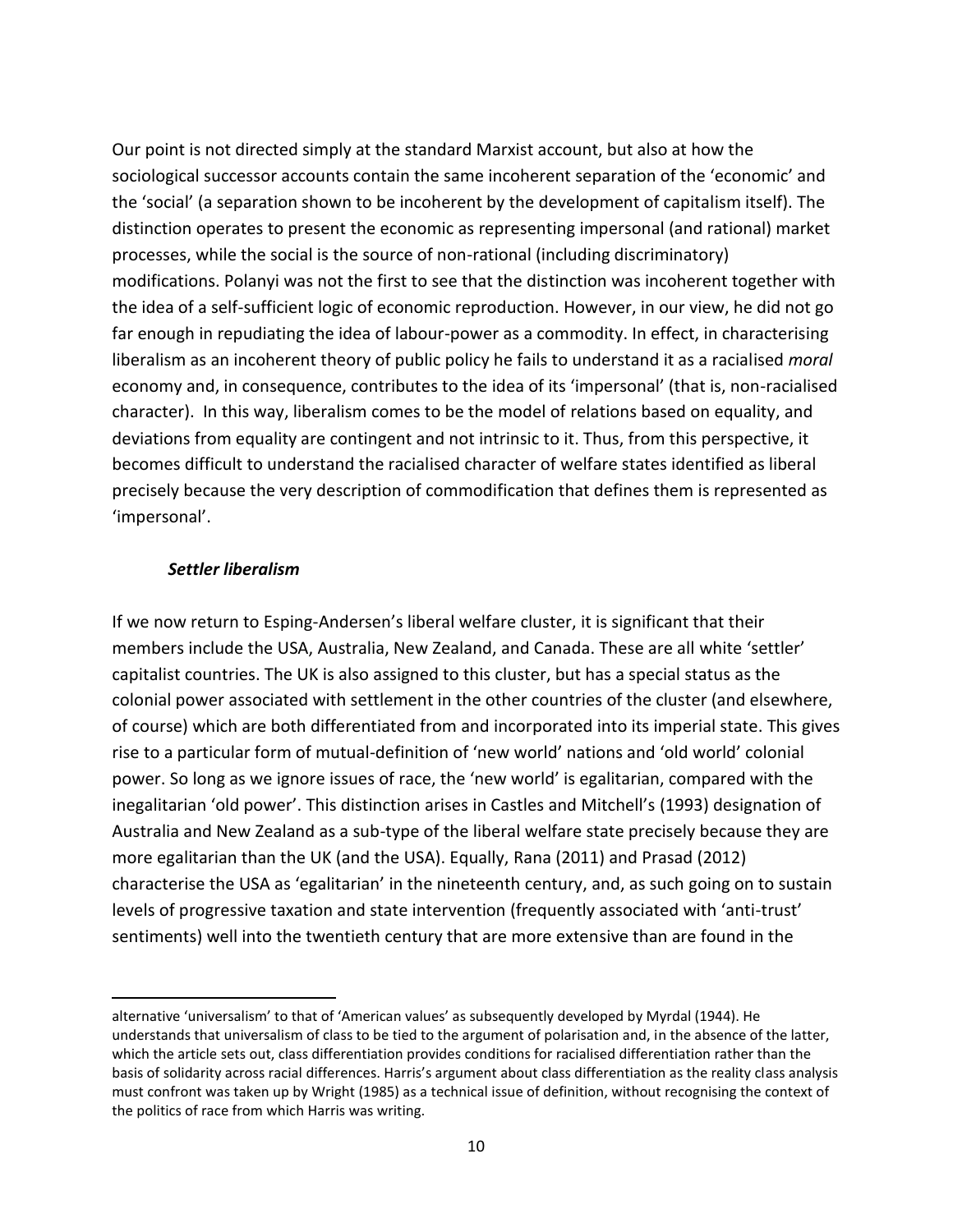countries associated with the social democratic or corporatist statist clusters (even now, corporation taxation is higher in the US than in EU states, for example).

Of course, *we should not ignore race*. The countries associated with the liberal cluster have a special status in relation to the UK as an imperial power, deriving from the nature of their settlement. The 'patrial' connection to the imperial power meant gradual accession to political autonomy including, in the early 20<sup>th</sup> century (Canada was earlier), provision of Dominion status with powers of self-government within the Empire (ie subject to the authority of the monarch, but not to direct political rule). The USA might appear to be the odd one out as a fully independent republic, but its early claim to independence as a settler colony is constituted by unfair treatment by their (white) compatriots in the UK. And, of course, commentators after the war of independence – for example de Tocqueville (2010 [1835/40]) - regarded the US political community as 'Anglo-American'. In this sense, then, we are extending Rana's (2011) analysis of the United States as a settler liberal political formation to a broader set of countries, ultimately including the UK itself.

Dominion status enabled British settler colonies to set their own policies - for example, with regard to immigration, in particular managing it to maintain dominance of a white political community. Thus, all British white settler dominions maintained whites-only policies on immigration, favouring white British, or white European-descended (including American) immigration, until well into the post-second world war period (Brawley 1993). Similar policies were adopted in the US (King 2000). In the context of British dominions, the situation was particularly significant. After all, all people under imperial rule were British subjects with no distinction made between those living in the territories of the UK and elsewhere. Movement of British subjects was understood to be largely between the imperial metropole and the dominions and colonies, or between the latter territories, rather than from those territories to the metropole (with the exception of migration from the white settler dominions). It was precisely the movement of non-white subjects from the Caribbean, the Indian sub-continent and from south-east Asia that white Dominions sought to restrict by their whites-only immigration policies, while it was the movement to Britain of the same subjects – especially south Asians expelled from East Africa – that precipitated an immigration crisis in Britain in the 1960s associated with hostility to 'coloured immigration' (Hansen 1990).

In this context, then, the developing welfare states of Esping-Andersen's liberal cluster are strongly associated with a racialised politics of inclusion and domination (including their forms of labour). Each of the white settler countries had serious exclusions of indigenous - 'first nation' - people, including policies that openly acknowledged that they would cease to exist. Additionally, in the USA, what Du Bois (1903) called the 'global color line' operated internally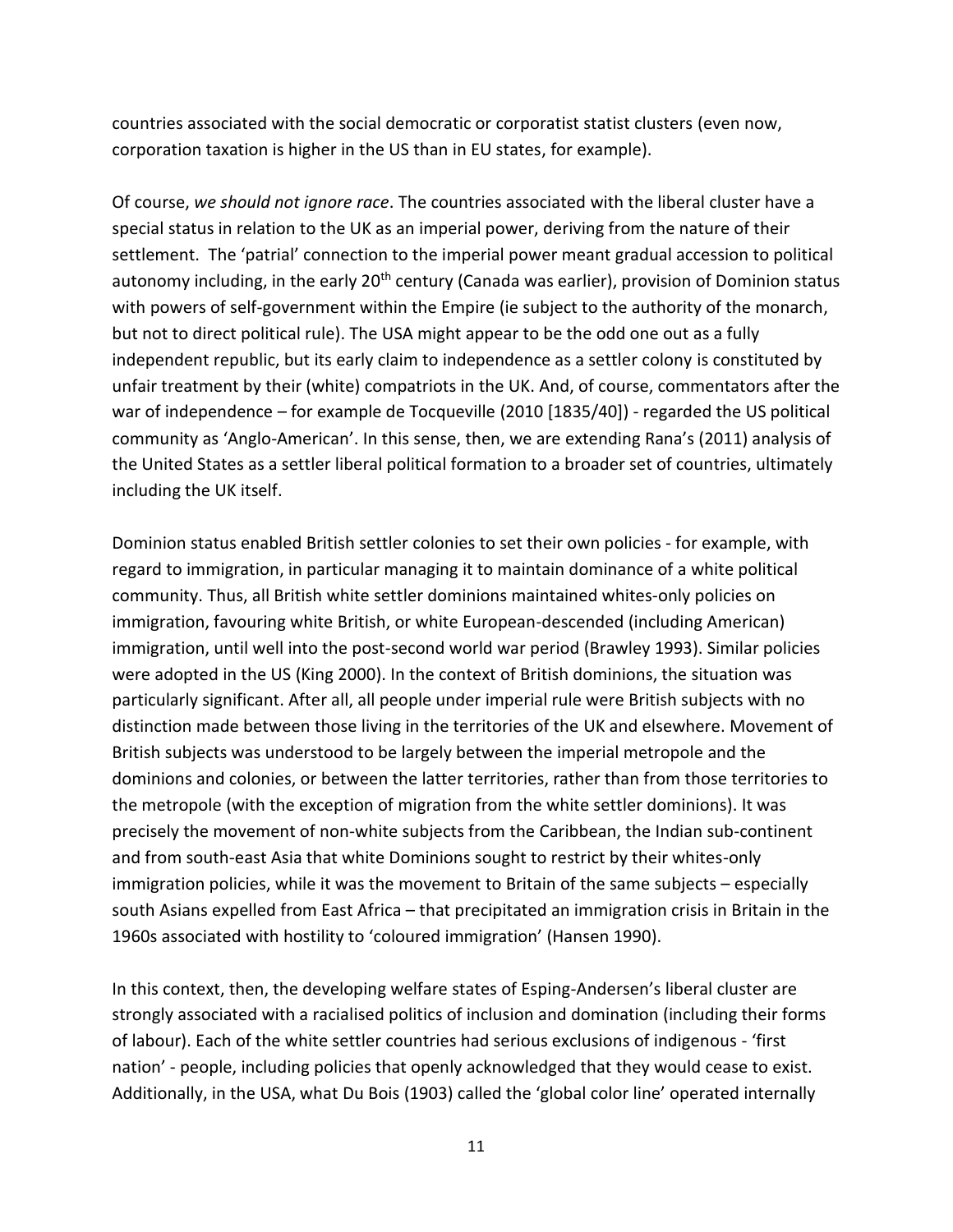also to exclude African Americans from the political community, notwithstanding formal equality granted after the civil war. Labour markets and their associated welfare regimes were racially segregated. In contrast, in Britain, racial hierarchy was externally constructed, allowing the development of an apparently domestically inclusive welfare state regime, at least in the immediate post-world war two period. However, the development of that welfare state was itself dependent on a political economy of Imperial and (subsequently) Commonwealth preferences which was designed to enrich the British state while restricting the rights extended to subjects throughout its territories (see, Shilliam forthcoming). Welfare reforms were for the British domestically and not to be extended elsewhere, a principle that was adopted even by the Labour Party (Davies 1963).

Negotiation of British entry into the EU coincided with a post-war crisis brought about by the breakdown of the system of Imperial and Commonwealth political economy (Holmwood 2000). The latter involved protected, but slow-growing, markets for British manufactures and access to primary and agricultural products. This meant that British agriculture was uniquely efficient when compared with other European economies, but that capital investment in manufacture was less efficient. The high volume of food imports put a strain on British balance of payments which was a further problem after the Bretton Woods agreement of fixed exchange rates where the development of a Sterling Area - primarily of Commonwealth countries, but not exclusively and not all of them – fixed to the British pound created the need to protect the currency against any balance of payments problems. This involved deflationary measures that undercut policies for long term investment.<sup>9</sup> In this way, 'monetary union' without 'political union' in the Sterling Area prefigured similar problems of the Eurozone.

The demise of this system and the orientation to the EU as an alternative political economy, then, occurred in the context of decolonisation. One of the few to comment on this conjunction, writing of France as well as Britain, Strang, suggests that, "decolonization brought the political economy of France and Britain closer to that of the Scandinavian, Alpine or Benelux countries" (1994: 293). However, it is difficult to sustain the idea that, in the case of Britain, a convergence is manifest in a turn towards increased social spending that is made possible by the reduction in the costs of sustaining Empire. Strang writes that, "With massive decolonization, Britain and France were reduced to second-rate powers and forced to turn inward. This inward turn may have facilitated the further expansion of metropolitan political,

l

<sup>9</sup> This was the view of the EEC Commission in their 'opinion' on Britain's application for membership: "the difficulties in fact seem to be mainly structural in origin, and stem either from defects in the distribution of productive resources (inadequate and misdirected investment, numerous obstacles to improvement of productivity, the pattern of employment, the tax system) or from the economic, monetary and financial burdens inherited from the country's past, the second world war and the country's international position in the postwar world'." (Commission of the European Communities 1967: 38).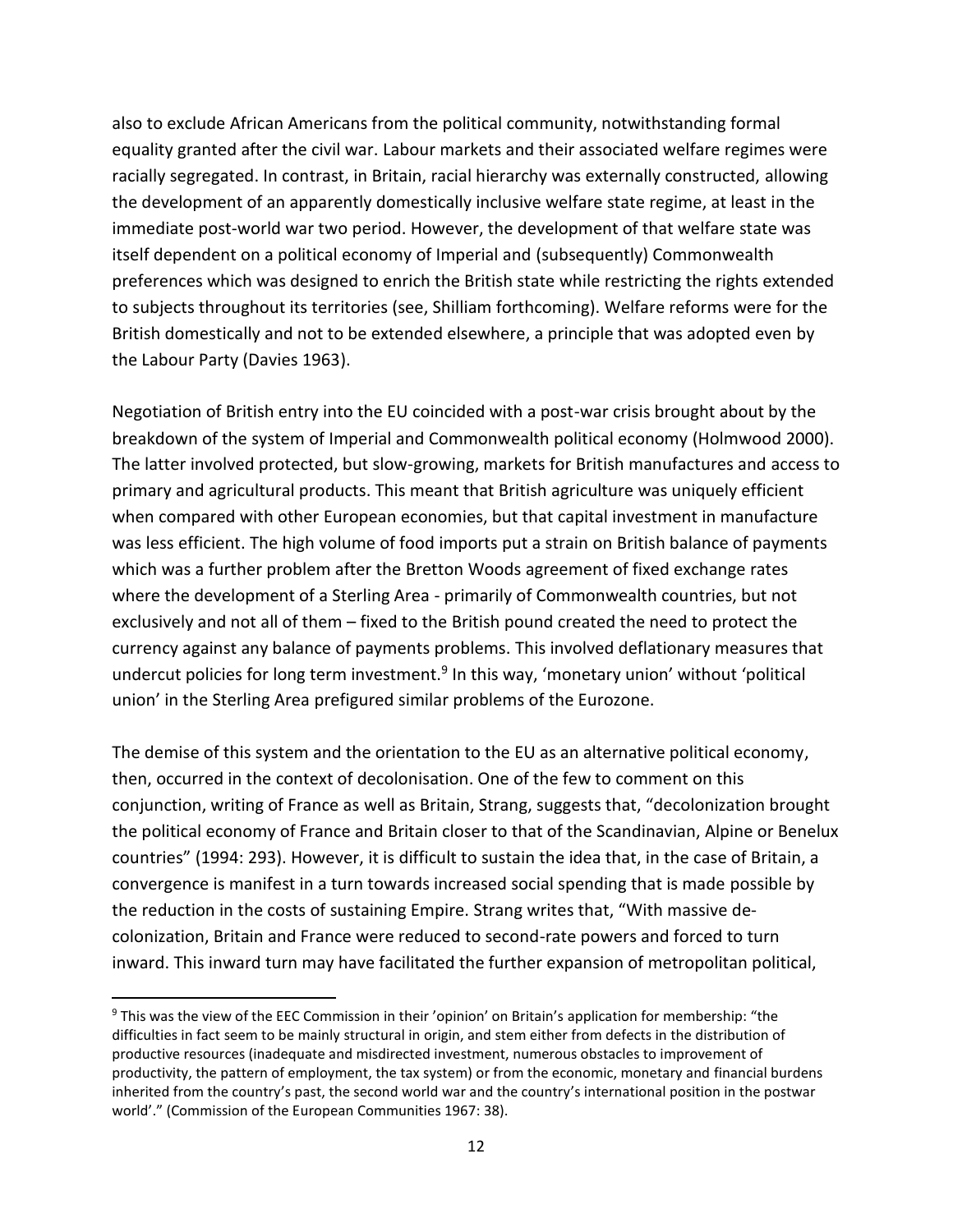social, and especially welfare rights." (1994: 292). In fact, in the case of Britain, the opposite seems to have occurred, welfare rights came under challenge. How to explain this?

Strang puts forward a version of the 'democratisation' thesis that is otherwise used to explain the expansion of welfare rights, suggesting that there is an 'inner incompatibility' between popular sovereignty and Empire. In other words, for him, the extension of democracy within the 'metropole' makes it hard to sustain domination in the relation between 'metropole' and 'dependency'. He traces this back to sympathy in the metropole for independence of the 13 colonies of the United States, suggesting that it is a continuing process applied elsewhere. In part, it is presented as a growing understanding within the metropole that sovereignty should be extended to dependencies themselves, but it is also understood to derive from the 'export' of ideas of popular sovereignty which fuel movements for independence.

What Strang misses is the complex process of identification and disavowal associated with the identities of those in the 'dependencies' and, in particular, 'patrial' identification through patterns of 'white' settlement. In the post-war period, a process of decolonisation was underway dating back to independence for India and Pakistan after World War II and, earlier, of the granting of special self-governing Dominion status for settler colonies such as Australia, New Zealand and Canada (South Africa was a more complex case). The 1960s saw independence movements in Africa, for example, Kenya and Uganda and Rhodesia/ Zimbabwe. The expulsion of South Africa from the Commonwealth in 1961 and the declaration of independence for a white minority government in Rhodesia in 1965 had deep consequences within the UK body politic. Conservative politicians showed considerable sympathy for 'patrial' white settlers in South Africa and Rhodesia/ Zimbabwe, while the exodus of South Asian British subjects from Kenya and Uganda produced a crisis for immigration and citizenship policy in the UK. Just as Australia and New Zealand were open to 'white' migration from Zimbabwe and South Africa, but not to non-white migration from other Commonwealth countries.

Notwithstanding that the immigration of white subjects from the Commonwealth and others from Europe far exceeded that of non-white citizens, it was precisely the idea of an 'immigrantdescended', non-white, population that came to be regarded as a threat to national identity. This was the occasion for the redefinition of citizenship in Britain to establish those who had been non-patrial British *subjects* as *immigrants* (Bhambra 2017). This was also the context of Enoch Powell's infamous 'rivers of blood' speech in 1968 in which he warned of the threat to national identity that derived from the immigration of non-white British subjects to the UK. While the possibility of more extensive immigration consequent to joining the EEC was not an issue – although other EEC members were concerned about the movement of British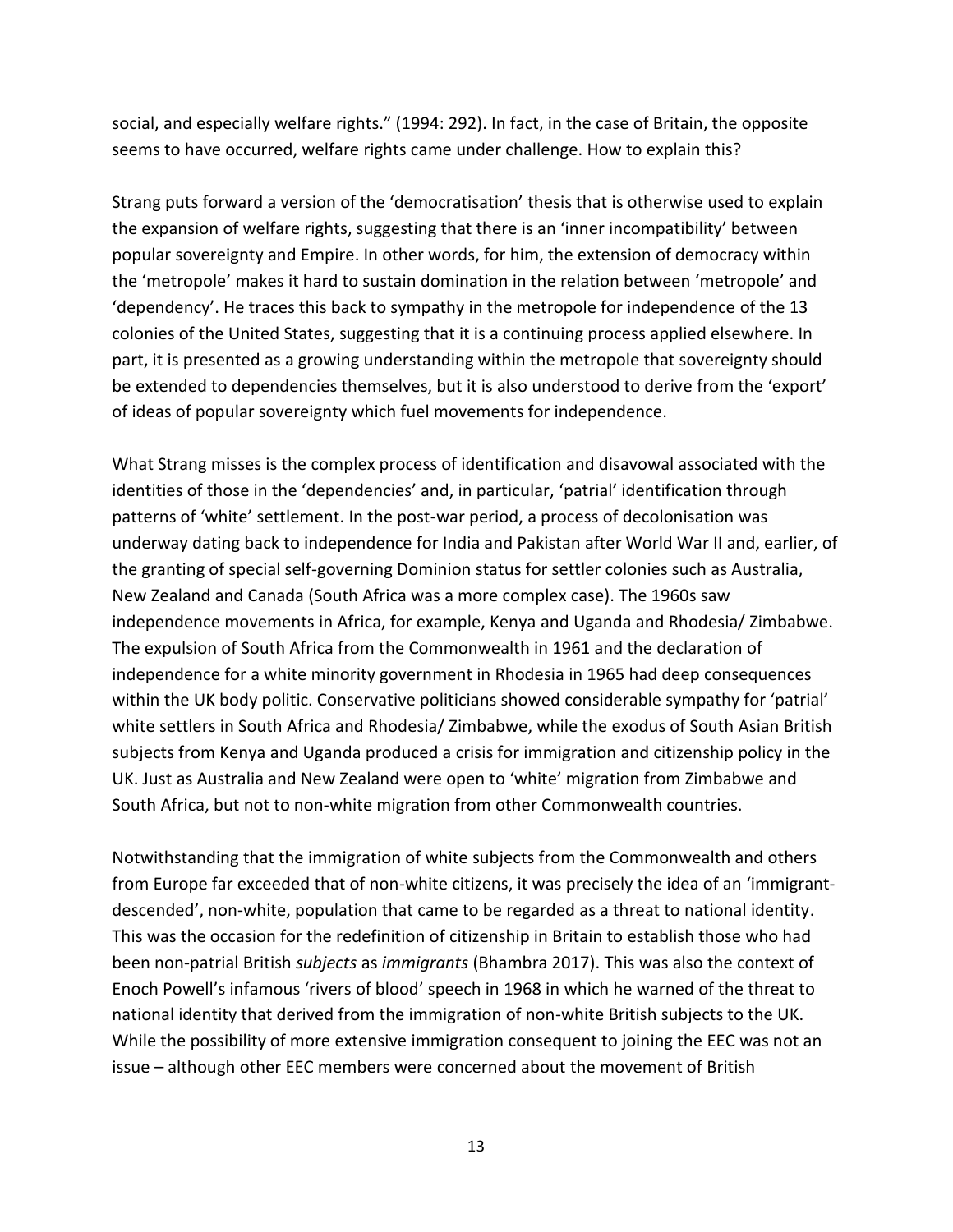Commonwealth citizens (Hansen 2000) – control of borders was a central concern associated with 'coloured' immigration.

One of the reasons why these events have had less salience in accounts of the development of welfare states is that they also took place in the context of a rising civil rights movement in the US, drawing some of its inspiration from decolonial movements (see, Rana 2011). The apparent success of the US civil rights movement in the 1960s gave rise to expectations that its federal welfare regime would be de-segregated and that social rights of citizenship would be extended to African Americans (see, for example, Parsons 1965), just as it led to a modification of US immigration policy and the replacement of ethnic quotas by national quotas (King, 2005).

Instead, rather than extend social rights in this way, neo-liberal public policy began to remove social rights from everyone. This is associated with the Republican Party's 'Southern strategy' to detach white Southern votes from the Democratic Party. Ronald Reagan's Neshoba County Fair speech in 1980 (at the scene of a lynching of Mississippi freedom summer activists in 1964) articulates this strategy in the context of neo-liberalism: "I believe in states' rights. I believe in people doing as much as they can for themselves at the community level and at the private level. And I believe that we've distorted the balance of our government today by giving powers that were never intended in the Constitution to be given to that federal establishment."<sup>10</sup> These words presage an attack on social rights of citizenship and the pathologising of welfare dependency within neo-liberalism, but it also continues the racialised divisions integral to liberal political communities from their earliest foundation.

Paradoxically, the neo-liberal retrenchment of social rights more generally following desegregation in the USA has had the appearance of making 'class' appear more relevant in the explanation of the experience of African-Americans than 'race' (Wilson 1978, 2015). This is because a significant proportion of white Americans come to share a similar experience of disadvantage. However, what needs to be understood is that it is *race* that explains the reemergence of 'class' and not *class* which is the underlying explanation of 'race'. It is also the context in which the 'white' working class emerges as racially positioned by neo-liberalism as sharing material experiences with non-white citizens, but claiming 'whiteness' as a marker of difference and identity. In other words, the racialised form of populism exhibited in the recent presidential election in the US (and in the referendum vote to leave the EU in the UK) is integral

l

 $10$  The speech was widely reported at the time. A transcription of a recording of the speech is available from the Neshoba Democrat newspaper website (uploaded November 15<sup>th</sup> 2007). [http://neshobademocrat.com/Content/NEWS/News/Article/Transcript-of-Ronald-Reagan-s-1980-Neshoba-](http://neshobademocrat.com/Content/NEWS/News/Article/Transcript-of-Ronald-Reagan-s-1980-Neshoba-County-Fair-speech/2/297/15600)[County-Fair-speech/2/297/15600.](http://neshobademocrat.com/Content/NEWS/News/Article/Transcript-of-Ronald-Reagan-s-1980-Neshoba-County-Fair-speech/2/297/15600)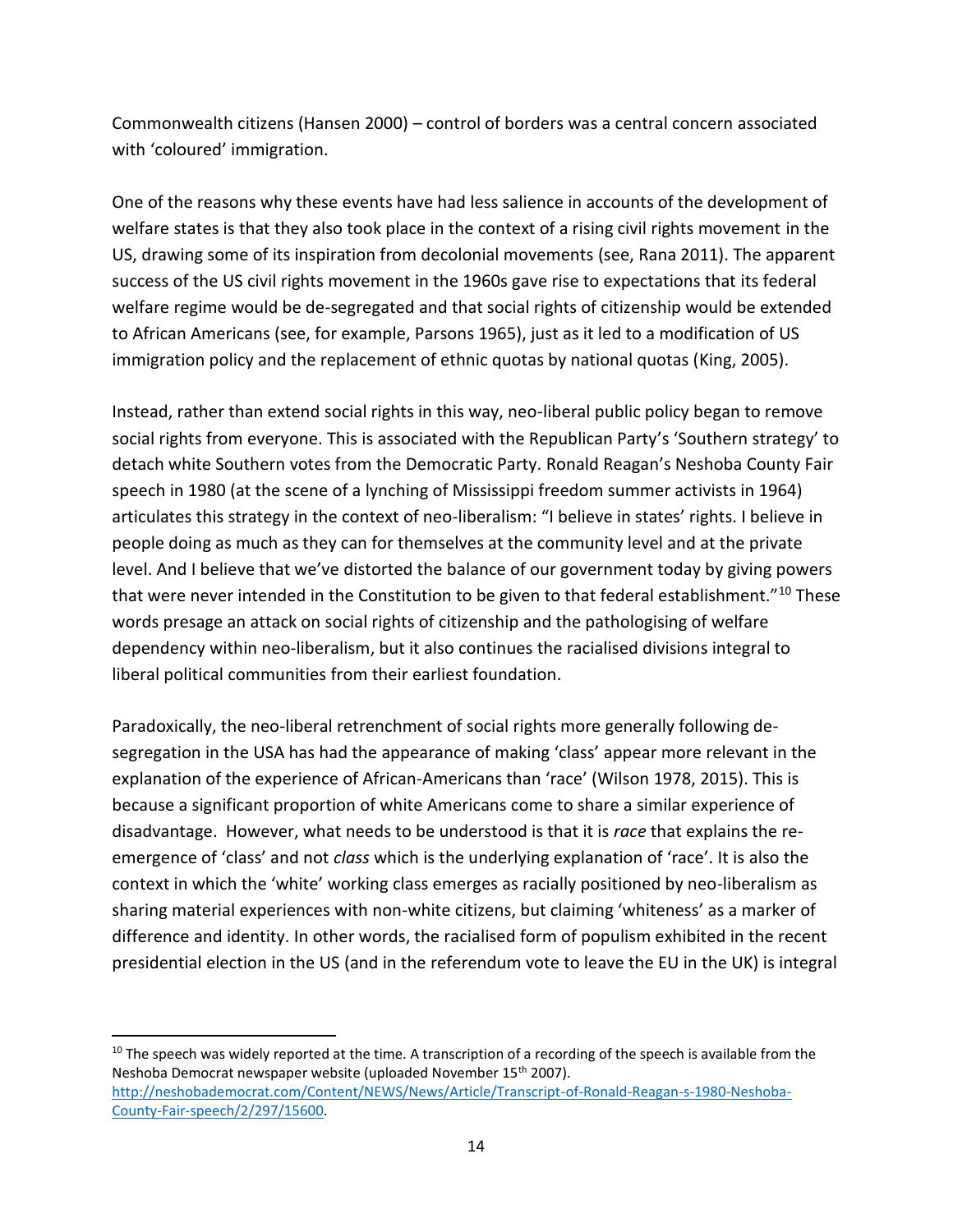to the racialised structures of labour markets and welfare of liberal and neo-liberal welfare states.

#### *Solidarity and welfare revisited*

But what of the other European welfare types - for example, the 'corporatist-statist' and the 'social democratic' types? Let us quickly deal with the first. As we have already observed, the core member states of the EU from the outset – Germany, France, Belgium, Netherlands, Italy and Luxembourg – were all implicated in colonialism. Indeed, the very claim of the EU to end war among European nations necessarily recognizes the global competition for colonies that defined the development of those states and is part of the explanation of both world wars in the twentieth century (Grovogui 2002). In that sense, what would be exceptional among European states would be to not have a past of colonial entanglements. It may be that this could be argued for post-communist states joining the EU after 1989, but the EU they joined is a post-colonial Europe. Yet, the standard narrative of the EU is to assign colonialism to the national past of member states and not to the European Union itself (Bhambra 2016). This is so, even in the case of France, which in the 1960s fought a colonial war of independence with Algeria, a state incorporated into the European Union as part of France, albeit with the rights associated with membership such as free movement and welfare not assigned to its population (Hansen and Jonsson 2014).

Hansen and Jonsson (2011, 2012, 2014) and Garavini (2012) have demonstrated the connections between European colonialism and European integration, highlighting a common European project of colonialism which would come to be integral to its eventual integration. The negotiations in the post-war period that led to the establishment of the EEC, for example,, as Hansen and Jonsson argue, understood that "parts of Africa and the common market were bound together in one imperial polity" (2012: 1029). Indeed, as they argue, those negotiations for integration were predicated on the very idea of, "bringing Africa as a 'dowry to Europe'" (2011: 455). In other words, Africa's natural resources – namely, land, labour, and markets – were to be made available for the European project. However, this involvedno consultation "within the territories to be subjected to incorporation or association" (Hansen and Jonsson 2011: 455). Not only were Europe's African colonies unquestioningly put at the service of the incipient European project, but there was a stronger statement "that Europe's unification could succeed only if it also was fashioned as a joint colonization of Africa" (Hansen and Jonsson 2013, 11).

As we have suggested, the assignment of colonialism to the national histories of separate European countries and not to the EU and the European 'project' itself is a flawed construction.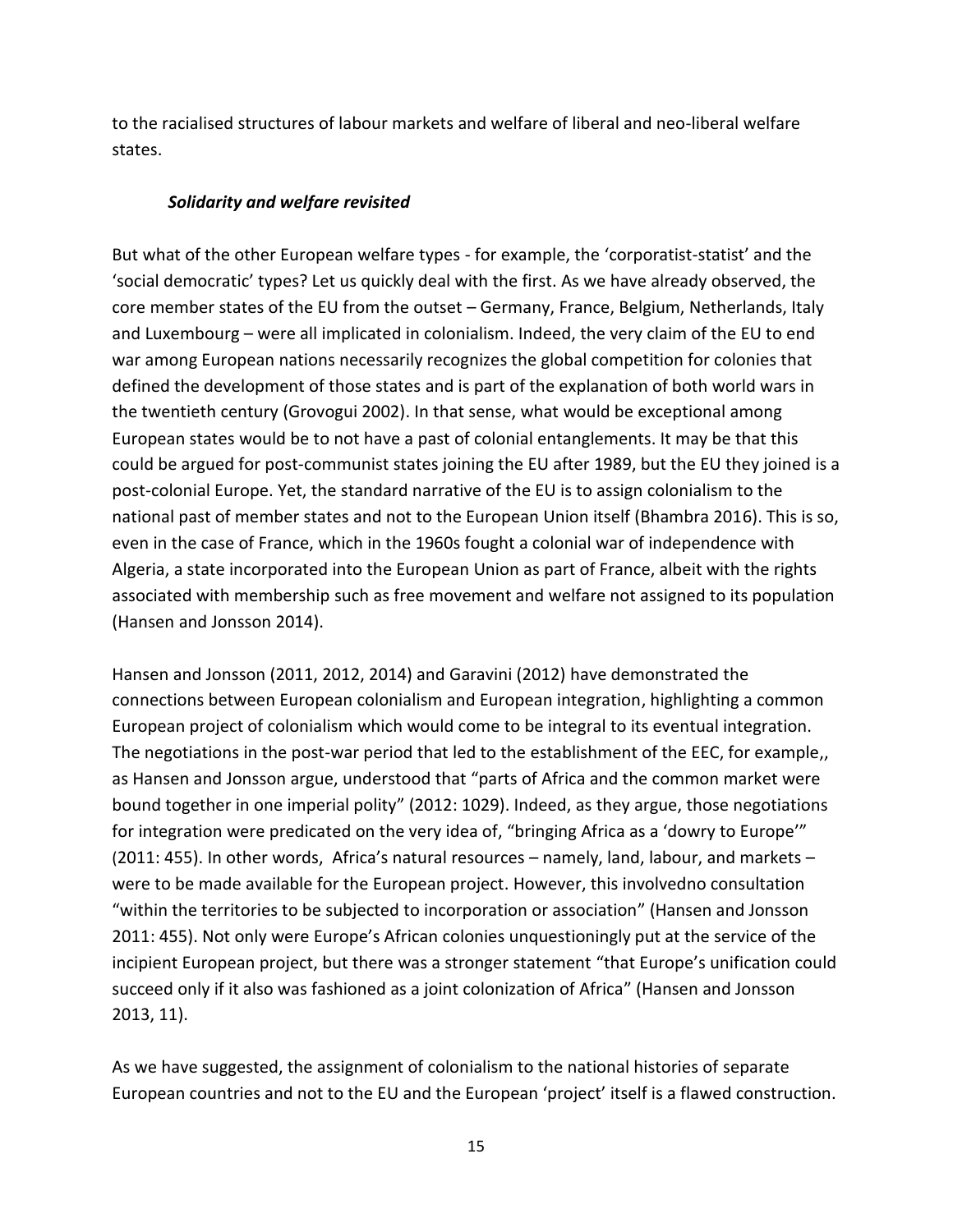However, as we have seen, it is not something that enters into the accounts of the development of national welfare states of countries that were also colonial powers. We have provided one such account of the liberal welfare cluster, and we do not have the space to extend that analysis to give a similar account for the countries within other clusters. Notwithstanding, it seems straightforward that the welfare arrangements of colonial powers such as France, Belgium, Netherlands, Italy and Germany are characterised by hierarchical arrangements of inclusion and exclusion, where rights developed in the metropole are not extended to the colonial possessions and, indeed, those possessions are understood to serve the prosperity of the metropole and its 'local' hierarchies.

But, the harder case we will be asked about is how we would provide a colonial and postcolonial construction of the development of the welfare states in the social democratic cluster? It is not that Sweden, Denmark and Norway did not engage in colonial possession (including the Atlantic slave trade). Clearly they did, but, this was small scale and defeated by larger European powers relatively early in the development of European empires. For the most part, their colonial ambitions were over by the end of the eighteenth century. For Sweden and Norway (and Finland, too), there were also serious issues of 'internal colonisation' associated with northward expansion and displacement of Sami people, including their forced labour in mining operations, similar to that of indigenous people in the Americas and elsewhere.

However, the issue of settler colonialism is not only an issue of specific national policies to create colonies, but also the consequences of those colonies in terms of wider population movement. So, if Scandinavian countries did not extend formal colonies in the nineteenth century, settler colonialism afforded opportunities for their populations to migrate and that migration contributed to processes of dispossession and expansion of settlement elsewhere, especially in the United States. Scandinavian migration began in the 1840s (coinciding with the removal of native Americans from the places of Scandinavian settlement) and continued throughout the nineteenth and twentieth centuries. These processes of migration are estimated to involve up to 25% of the population of Sweden and are associated with domestic impoverishment brought about by a fourfold increase in population since the mid eighteenth century. In the case of Sweden, this gave rise to fears about the consequences of migration for national development. An Emigration Commission met between 1907 and 1913 and raised the issue of poverty and status hierarchy in Sweden that contrasted with the (racialized) freedoms to be found in the United States.

Indeed, explanations of the development of the Swedish welfare state and its 'woman-friendly' character frequently point to a population crisis associated with reduced fertility, but it was one that had earlier been exacerbated by emigration. By the 1930s, the net reproduction rate had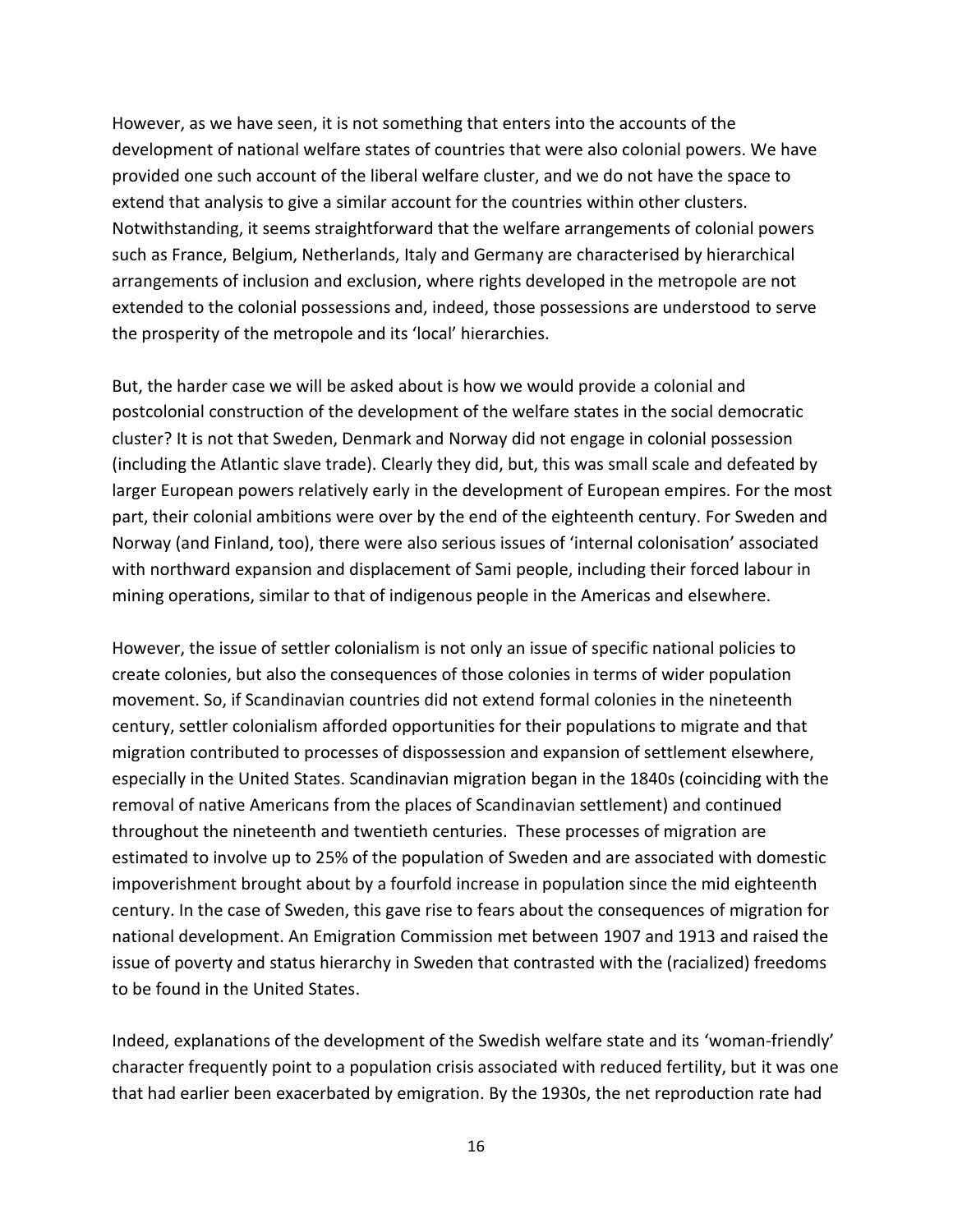fallen to the lowest of all countries for which there is comparative data. This is the context in which Alva and Gunnar Myrdal (1934) argued for policies to support women's participation in the labour force. The alternatives would have been 'natalist' policies of encouraging an increase in family size or immigration. As such, even with the social-democratic cluster it is possible to expand the adequacy of the explanation by taking seriously the colonial entanglements of the associated countries.

## **Conclusion**

Colonialism, whether through the establishment of formal colonies or through forms of settlement assimilating into the dominant variants of other colonial powers, is central to the historical construction of the welfare state in Europe. Without taking this broader history into account, our explanations for current issues affecting welfare states will be limited and parochial. Issues of race and immigration are not new phenomena with which European welfare states must now contend, but are longstanding issues albeit displaced and invisible as a consequence of how social scientific accounts have themselves been constructed.

We have tried to show that this is not simply a matter of substance - a failure properly to address race and immigration – it is also *analytical*, built into social scientific concepts. Markets are raced, once we understand that the idea of labour power as a commodity derives from moral economy and is not the *asocial* and pure form of the market relation. 'Solidarities of class' are not the antidote to racialised responses, but are themselves bound up in them. There is no automatic association of 'class' (or market) with the dissolution of racialised inequalities. Indeed, exclusive 'solidarities' have been used to represent others as undeserving and have been the basis of reducing welfare rights. 'Class' is not about 'real underlying processes', in contrast to a politics of identity that disrupts organisation on the basis of those processes. Class is race, and addressing their mutual formation will be central to any future organisation for social justice. The conjunction of neo-liberalism and populism is not accidental and, the future of inequality in the twenty-first century will be the entrenched capitalist patrimonialism that Piketty describes unless we can rise to the occasion by reconstructing our understanding of how profound inequalities have been produced and reproduced.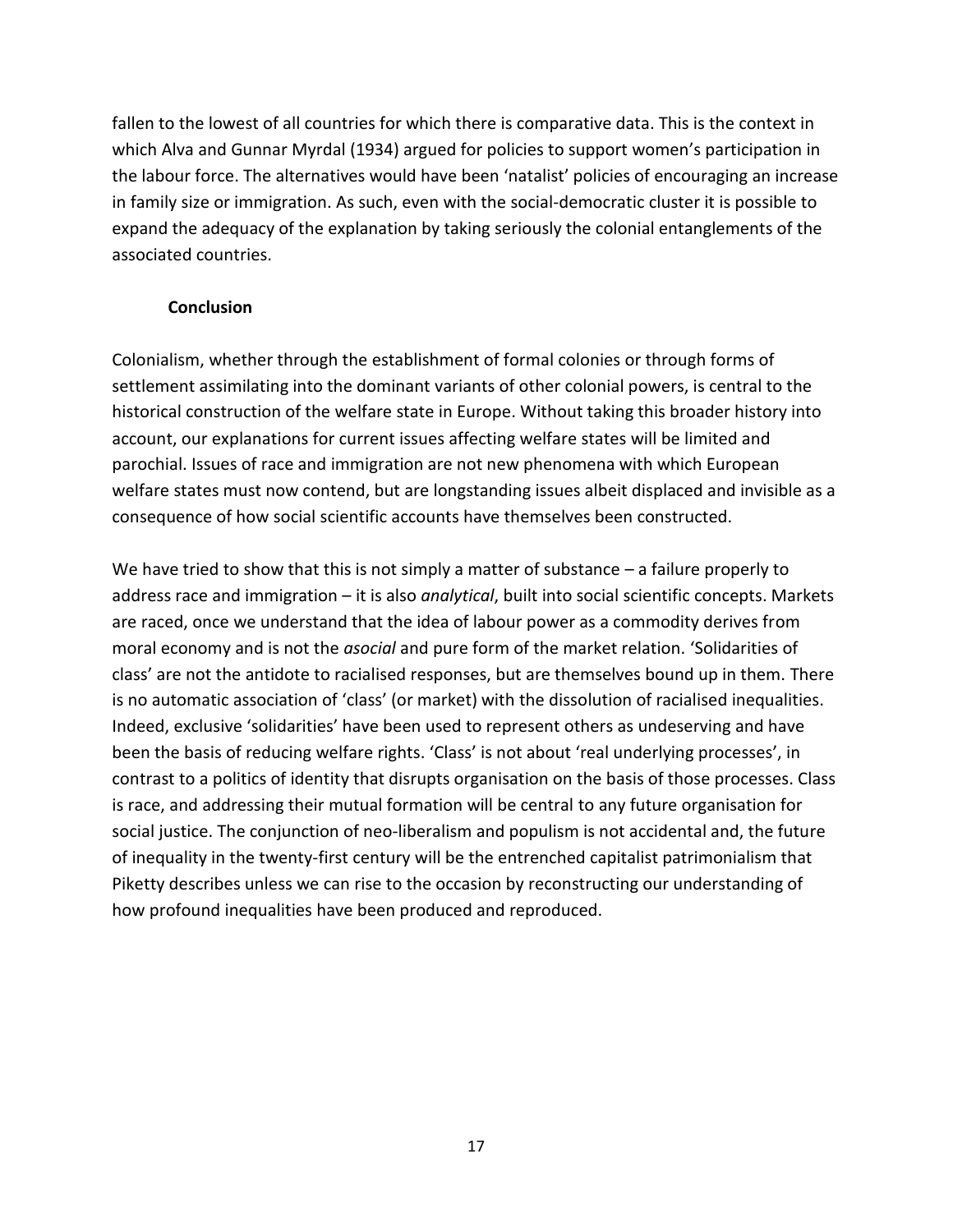#### **References**

Anderson, Elizabeth. 2014. 'Social Movements, Experiments in Living, and Moral Progress. Case Studies from Britain's Abolition of Slavery', *The Lindley Lecture at the University of Kansas.*  Available at:<https://kuscholarworks.ku.edu/handle/1808/14787>

Alesina, A., Glaeser, E. and Sacerdote, B. 2001, 'Why doesn't the US have a European-style welfare system?', NBER working paper 8524, National Bureau for Economic Research, Cambridge MA.

Alesina, A. and Glaeser, E. (2004), *Fighting Poverty in the US and Europe*, Oxford: Oxford University Press.

Atkinson, A.B. 2003. 'Income Inequality in OECD Countries: Data and Explanations' *CESIfo Economic Studies,* 49 (4): 479-513.

Baldwin, Peter. 1992. *The Politics of Social Solidarity: Class Bases of the European Welfare State 1875-1975.* Cambridge: Cambridge University Press.

Beijbom, Ulf. 1996. 'A Review of Swedish Emigration to America', The House of Emigrants, Växjö, Sverige. http://www.americanwest.com/swedemigr/pages/emigra.htm (accessed December 14, 2009).

Berlin, Isaiah. 1969. 'Two concepts of liberty' in Four Essays on Liberty, Oxford: Oxford University Press.

Bhambra, Gurminder K. 2007 Rethinking Modernity: Postcolonialism and the Sociological Imagination. Palgrave: Basingstoke.

Bhambra, Gurminder K. 2016 'Whither Europe? Postcolonial versus Neocolonial Cosmopolitanism' *Interventions: International Journal of Postcolonial Studies* 18 (2): 187-202.

Bhambra, Gurminder K. 2017 'Locating Brexit in the Pragmatics of Race, Citizenship and Empire' in William Outhwaite (ed) Brexit: Sociological Responses. London: Anthem Press.

Bolderson, Helen, and Mabbett, Deborah H. 1995. 'Mongrels or thoroughbreds: A crossnational look at social security systems', *European Journal of Political Research*, 28(X): 119-139.

Boltanski, Luc and Thévenot, Laurent. 2006. *On Justification: Economies of Worth* (translated by Catherine Porter)*.* Princeton, NJ: Princeton University Press.

Brawley, Sean. 1993. '"No 'White Policy' in NZ": Fact and Fiction in New Zealand's Asian Immigration Record, 1946-78', *The New Zealand Journal of History*, 27(1):16–36.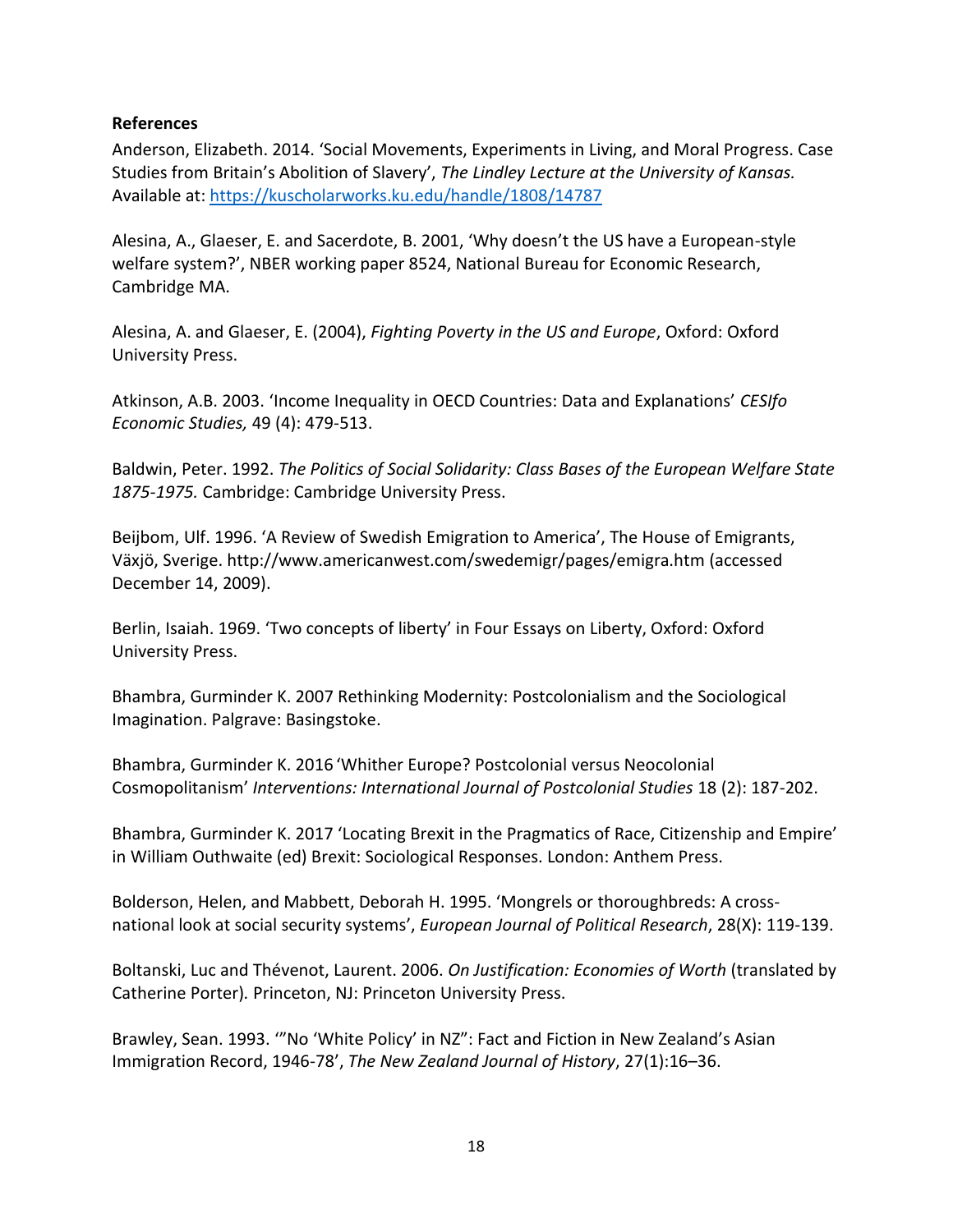Castles, Francis. 1998. *Comparative Public Policy: Patterns of Post-war Transformation*, Northampton, MA: Edward Elgar.

Commission of the European Communities. 1967. 'Opinion on the Application for Membership Received from the United Kingdom, Ireland, Denmark and Norway', Brussels, 29 September.

Davies, Ioan. 1963. 'The Labour Commonwealth', *New Left Review*, I/22 December.

Du Bois, W.E.B. 1903. *The Souls of Black Folk.* Chicago: A.C. McClurg and Co.

Duménil, Gérard, and Lévy, Dominique. 2011 *The Crisis of Neo-Liberalism.* Boston, MA: Harvard University Press.

Esping-Andersen, Gosta. 1991. *The Three Worlds of Welfare Capitalism,* London: Polity.

Esping-Andersen, Gosta. 1988. *Politics against Markets: The Social Democratic Road to Power*, Princeton: Princeton University Press.

Fenger, H.J.M. (2007). Welfare regimes in Central and Eastern Europe: Incorporating postcommunist countries in a welfare regime typology. *Contemporary Issues and Ideas in Social Sciences*, 3(2): 1–30

Ferragina, Emanuele and Seeleib-Kaiser, Martin. 2011. 'Thematic Review: Welfare regime debate: past, present, futures?', *Policy and Politics*. 39(4): 583-611.

Ferrera, M. 1996. 'The Southern Model of Welfare in Social Europe'. *Journal of European Social Policy*, 6(1), 17-37.

Garavini, Giuliano. 2012. *After Empires: European Integration, Decolonization, and the Challenge from the Global South 1957-1986*. Oxford: Oxford University Press.

Goodhart, David. 2013. *The British Dream: Successes and Failures of Post-War Immigration*. London: Atlantic Books.

Grovogui, Siba N. 2002. 'Regimes of sovereignty: international morality and the African condition', *European Journal of International Relations*, 8 (3): 315-38.

Hansen, Peo, and Jonsson, Stefan. 2011. 'Bringing Africa as a "Dowry to Europe": European Integration and the Eurafrican Project, 1920-1960', *Interventions* 13 (3): 443-63.

Hansen, Peo, and Jonsson, Stafan. 2012. 'Imperial Origins of European Integration and the Case of Eurafrica: A Reply to Gary Marks' "Europe and Its Empires"'," *Journal of Common Market Studies* 50 (6): 1028-41.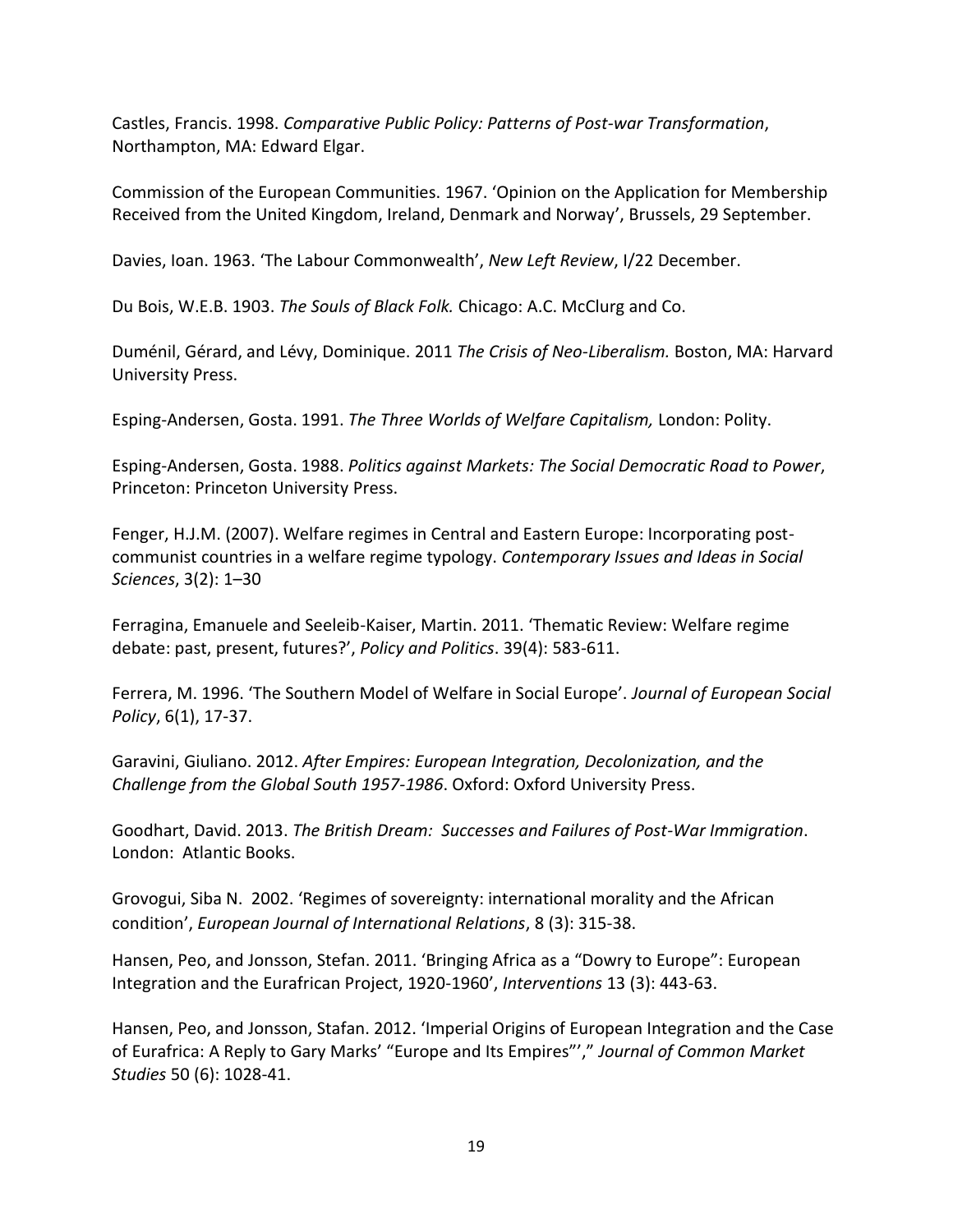Hansen, Peo, and Jonsson, Stefan. 2014. *Eurafrica: The Untold History of European Integration and Colonialism*. London: Bloomsbury Academic.

Harris, Abram. 1989 (1939) 'Pure Capitalism and the Disappearance of the Middle Class', in *Race Radicalism and Reform; Selected Papers* (edited by William Darity, Jr)*.* New Brunswick, NJ: Transaction Publishers.

Hansen, Randall. 2000. *Citizenship and Immigration in Post-War Britain: The Institutional Origins of a Multicultural Nation*. Oxford: OUP.

Holmwood, John 2000. 'Europe and the "Americanization" of British Social Policy,' *European Societies* 2 (4), 453-82

Holmwood, John. 2016. 'Moral Economy versus Political Economy: Provincializing Polanyi'*,* in C. Karner and B. Weicht (eds) *The Commonalities of Global Crises: Markets, Communities and Nostalgia*'. London: Palgrave Macmillan.

Isenberg, Nancy. 2016. *White Trash: The 400-Year Untold History of Class in America.* New York, NY: Viking.

King, Desmond. 2000. *Making Americans: Immigration, Race, and the Origins of the Diverse Democracy.* Cambridge, MA: Harvard University Press.

Kotz, David M. 2009. 'The financial and economic crisis of 2008: a systemic crisis of neo-liberal capitalism', *Review of Radical Political Economy*, 41(03): 305-17.

Kingston, Paul W. 2000. *The Classless Society*, Stanford, CA: Stanford University Press.

Lebovics, H. 1986, 'The Uses of America in Locke's Second Treatise of Government', *Journal of the History of Ideas*, 47(4): 567-81.

Lynch, Julia. 2006. *Age in the Welfare State: The Origins of Social Spending on Pensioners, Workers, and Children*, Cambridge: Cambridge University Press.

MacPherson, C.B. 1962. *The Theory of Possessive Individualism: Hobbes to Locke*, Oxford: Oxford University Press.

Mann, Michael. 1987. 'Ruling class strategies and citizenship', *Sociology* 21(3): 339-54.

Marx, Karl. 1976 (1867). *Capital: A Critique of Political Economy, Volume 1.* (translated by Ben Fowkes), Harmondsworth: Penguin Books.

Myrdal, Gunnar. 1944. *An American Dilemma* (with the assistance of Richard Sterner and Arnold Rose). New York: Harper and Brothers.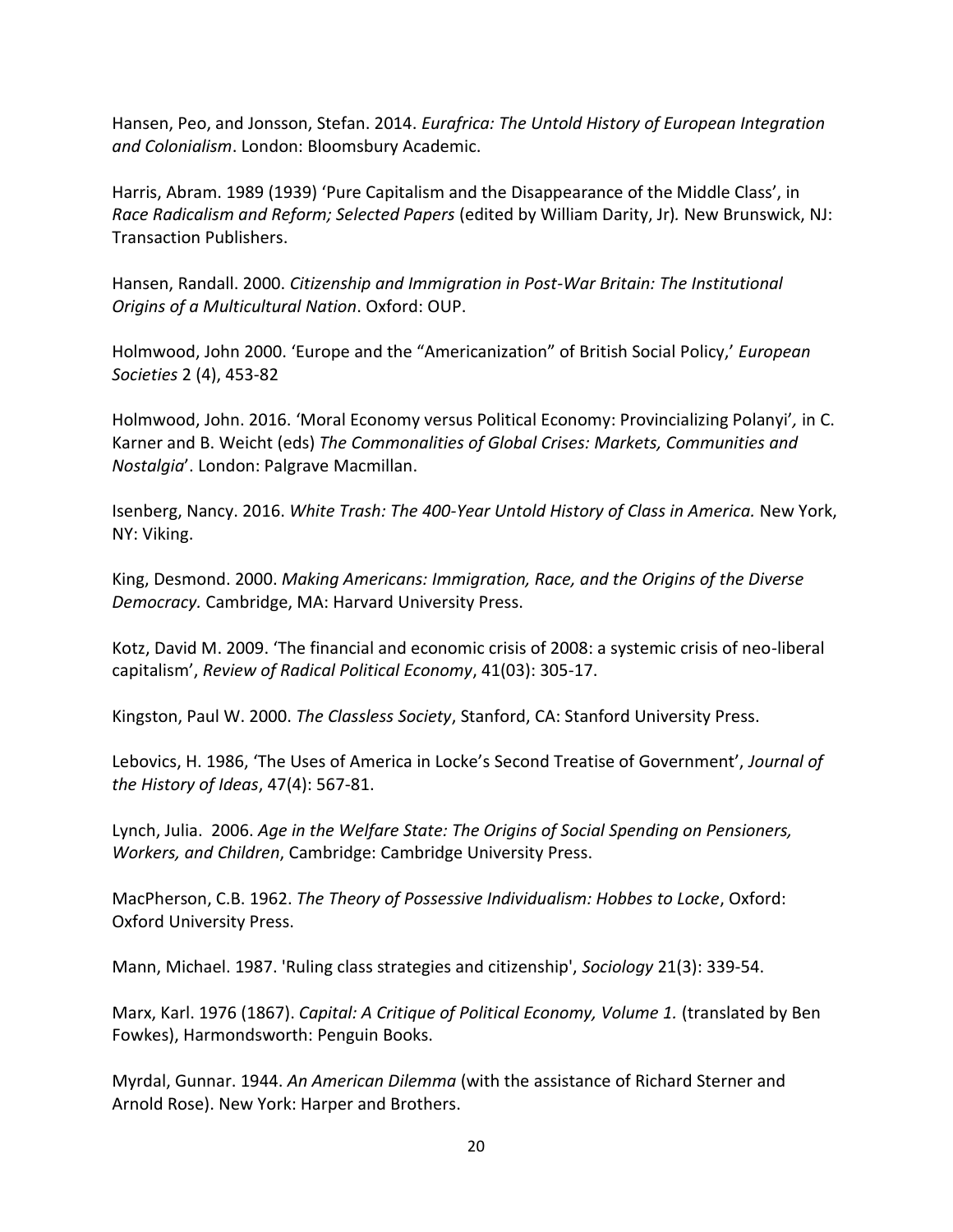Myrdal, Gunnar and Myrdal, Alva. *Kris I Befolkningsfrågan*. Stockholm: Bonniers.

Parsons, Talcott. 1965. 'Full Citizenship for the Negro American? a sociological problem., *Daedalus* 94(4): 1009-54.

Perrow, Charles. 1984. Normal Accidents: Living with High Risk Technologies. New York: NY: Basic Books.

Piketty, Thomas. 2014. *Capital in the Twenty-First Century* (Trans Arthur Goldhammer). Cambridge, MA:The Belknap Press of Harvard University Press.

Polanyi, Karl 2001 (1944) *The Great Transformation: The Political and Economic Origins of Our Time*, Boston, MA: Beacon Press.

Prasad, Monica. 2012. *The Land of Too Much: American Abundance and the Paradox of Poverty*, Boston, MA: Harvard University Press.

Rana, Aziz. 2011. *The Two Faces of American Freedom*, Boston, MA: Harvard University Press.

Rodriguez-Salgado, Mia. 2009. 'How Oppression Thrives Where Truth is not Allowed a Voice: The Spanish Polemic about the American Indians', in G.K. Bhambra and R. Shilliam (eds) *Silencing Human Rights: Critical Engagements with a Contested Project,* London: Palgrave.

Scheve, Kenneth and Stasavage, David. 2016. *Taxing the Rich: A History of Fiscal fairness in the United States and Europe.* Princeton, NJ: Princeton University Press.

Scruggs, Lyle and Allan, James. 2006. 'Welfare state decommodification in 18 OECD countries: a replication and revision', *Journal of European Social Policy*, 16(1), 55-72.

Schelkle Waltraud. 2012. 'Collapsing Worlds and Varieties of Welfare Capitalism: In search of a new political economy of welfare' LSE 'Europe in Question' Discussion Paper Series, No 54. November. Available at:

http://www.lse.ac.uk/europeanInstitute/LEQS%20Discussion%20Paper%20Series/LEQSPaper54 .pdf

Shilliam, Robbie. Forthcoming. *Colonial Genealogies of the Deserving Poor: From Abolition to Brexit.*

Stephens, John D. 1979. *The Transition from Capitalism to Socialism*, London: Palgrave Macmillan.

Strang, David. 1992. 'The Inner Incompatibility of Empire and Nation: Popular Sovereignty and Decolonization', *Sociological Perspectives*, 35 (2): 367-84.